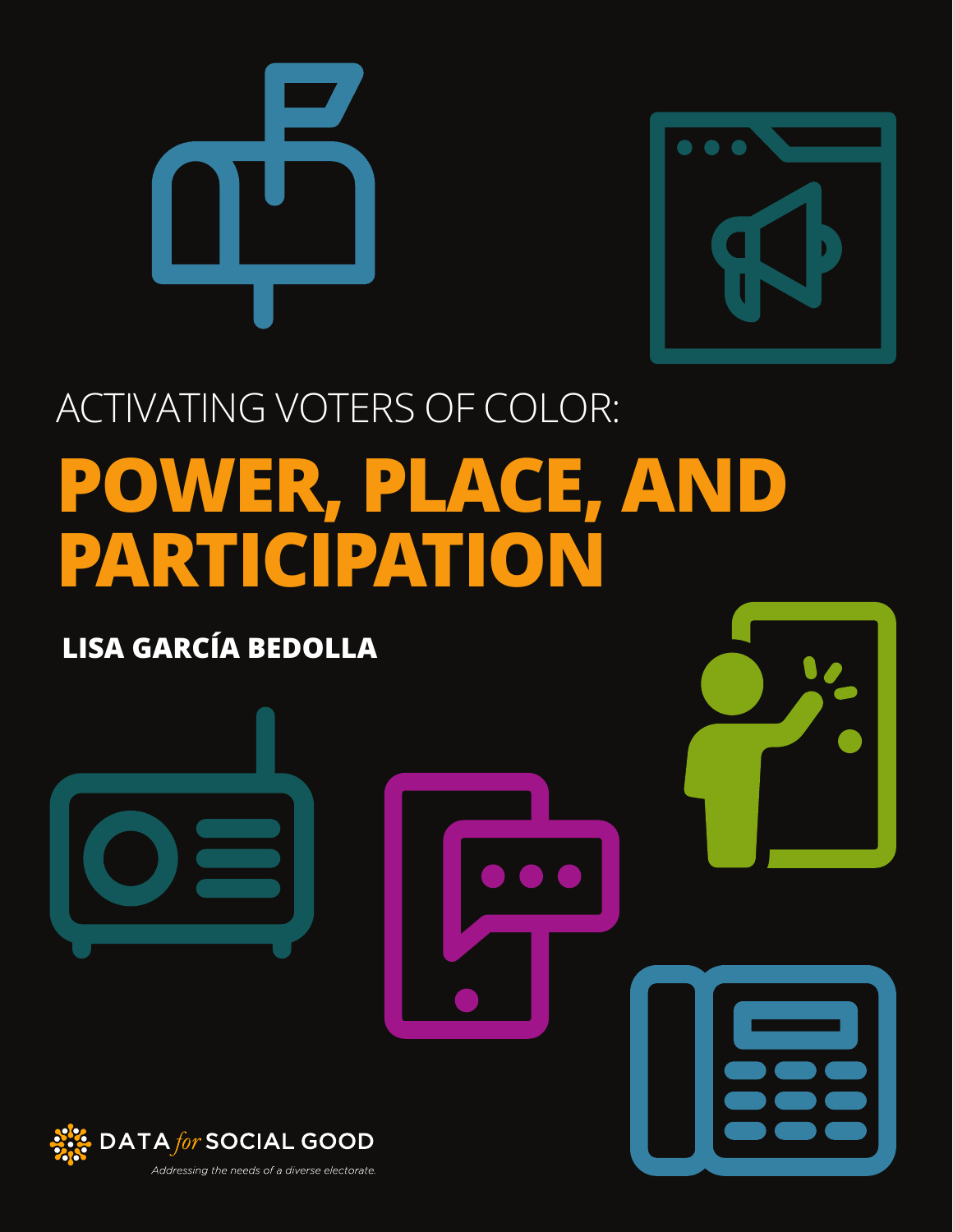This project was funded by the Civic Participation Action Fund (CPAF), a non-partisan 501(c)(4) fund committed to creating a policy environment at the state level that is more responsive to voters of color. Created in 2015 by a grant from the Atlantic Advocacy Fund, the 501(c)(4) arm of The Atlantic Philanthropies, CPAF is a limited life initiative that supports high-impact civic engagement efforts addressing racial and economic disparity. **[http://cpafc4.org](https://cpafc4.org/)**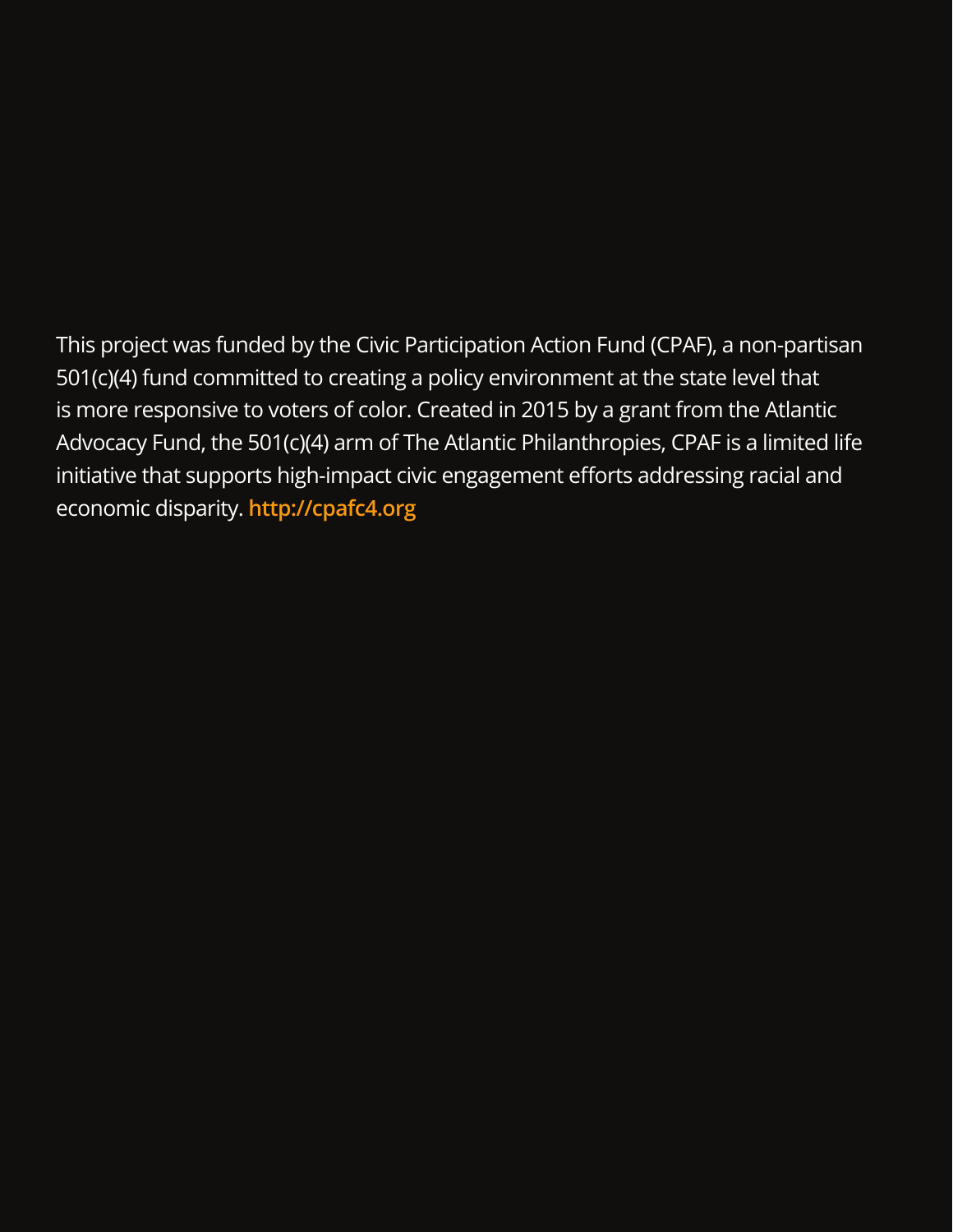### <span id="page-2-0"></span>INTRODUCTION

This analysis is based on my review of the literature on mobilization among voters of color that is available from academic journals, research reports, and the Analyst Institute website. That search yielded 278 experiments conducted over the past two decades and twenty additional studies looking at how institutional and other factors had a causal impact on voter turnout among voters of color.

It is important to note that by talking about "voter of color," "Black" or "Latinx" voter turnout, I am not claiming that these are monolithic groups, nor that any similarities we find in voting patterns are the product of some kind of inherent (e.g., biological) trait. Instead, I am defining each of these racial groups as a social group, "a collective of persons differentiated from others by cultural forms, practices, special needs or capacities, structure of power, or privilege". In other words, defining African Americans, Latinxs, Asian American/Pacific Islanders, and Native Americans as social groups does not mean that we need to assume that the members of these groups are all the same, share the same experiences, or have the same goals or aspirations.

Each of these groups include members who arrived at different points in American history, were forcibly brought to the United States (or were already here), live in different geographic settings, and have been treated in disparate ways by the United States law and government policies. These groups' experiences vary by geographic location, class status, nativity, generation, gender, sexual orientation, and other factors. Despite this heterogeneity, what is similar about their experiences is where they were placed in the U.S. racial hierarchy and how that placement has affected their social, political, and economic opportunity structures. But, the effects of that placement are not always the same.

As an example, a recent study by the Topos Partnership<sup>1</sup> explored Latinx voting patterns and found that confidence and believing one's voting matters were critical to their participation. They also found "the intersection of confidence and belief that my vote matters results in four distinct voter profiles, each with different challenges and engagement opportunities." Those profiles include:

**TRUE BELIEVERS:** those who are highly confident and believe strongly their vote makes a difference;

**BELIEVERS:** those who are less confident but believe in the efficacy of voting;

**SKEPTICS:** those uncertain about voting mattering and lacking confidence in their own knowledge about politics;

**REJECTERS**: those who do not believe voting matters and are not interested in gaining more information about the topic.

Obviously, one strategy will not mobilize these very different types of Latinx voters. The Topos analysis and other studies have shown that we should not automatically assume that group members will behave the same politically, or that they will be mobilized effectively by the same tactics. That is why it is important for studies to consider heterogeneous treatment effects — the possibility that the same treatment will have different effects within and across groups, which I discuss in greater detail below. It is with this in mind that the following analysis should be interpreted.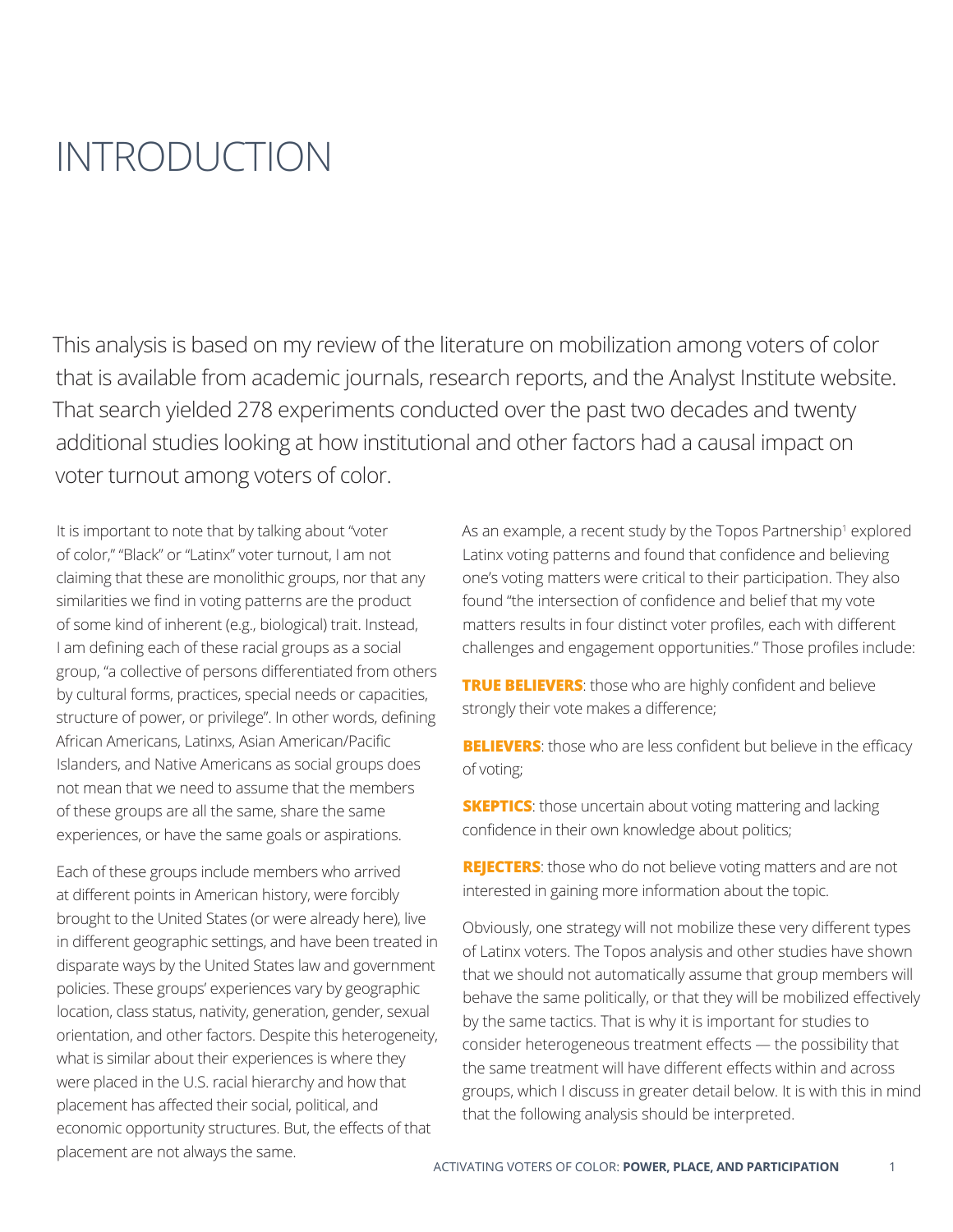### WHAT WE KNOW

The analysis of this research makes clear that many analyses of voter engagement efforts suffer from a few **critically flawed assumptions**:

#### **1. All voters are created equal**

- The emphasis on analyzing average treatment effects (ATE) and privileging generalizable results means that the focus is always on those voters that sit in the middle of the normal curve. These approaches can impede our understanding of the variation across voters that is actually of interest. For example, individuals for whom the ATE is significantly lower or higher than the average effect.
- > By searching for interventions that have the same impact on everyone, these studies assume there is nothing significantly different about voters that could affect their responsiveness to a particular intervention. Yet we know from history that individuals engage with politics differently along the lines of race, class, gender, sexuality, geography, and the intersections of these factors. Looking only at ATE elides those differences that we know exist and that have been politically meaningful throughout U.S. history.
	- $\rightarrow$  This is why the many studies that included voters of color within the target universe are not included here. In most cases, those voters are folded into the analysis that reports the ATE across the entire universe rather than looking for heterogenous treatment effects within the universe.<sup>2</sup>

#### **2. The electoral/institutional environment and the voter's past experiences don't matter**

- 7 Most studies treat voters like a *tabula rasa*, meaning that the current intervention is "clean" rather than something that will be understood and interpreted based on the individual's life experiences and/or the particular electoral and/or institutional environment within which they are situated.
	- $\rightarrow$  A secondary point to this is that not all voters will interpret information the same way, particularly if they have fundamentally different life experiences. Take as an example the differences in how whites and Blacks understand the fairness of the criminal justice system.
- > This is another place where the focus on generalizability can lead to deeply flawed approaches. Using past experience as a guide without considering the social position of the voter and the specifics of the particular election in question can lead to ineffective, or even counterproductive interventions.

(continued)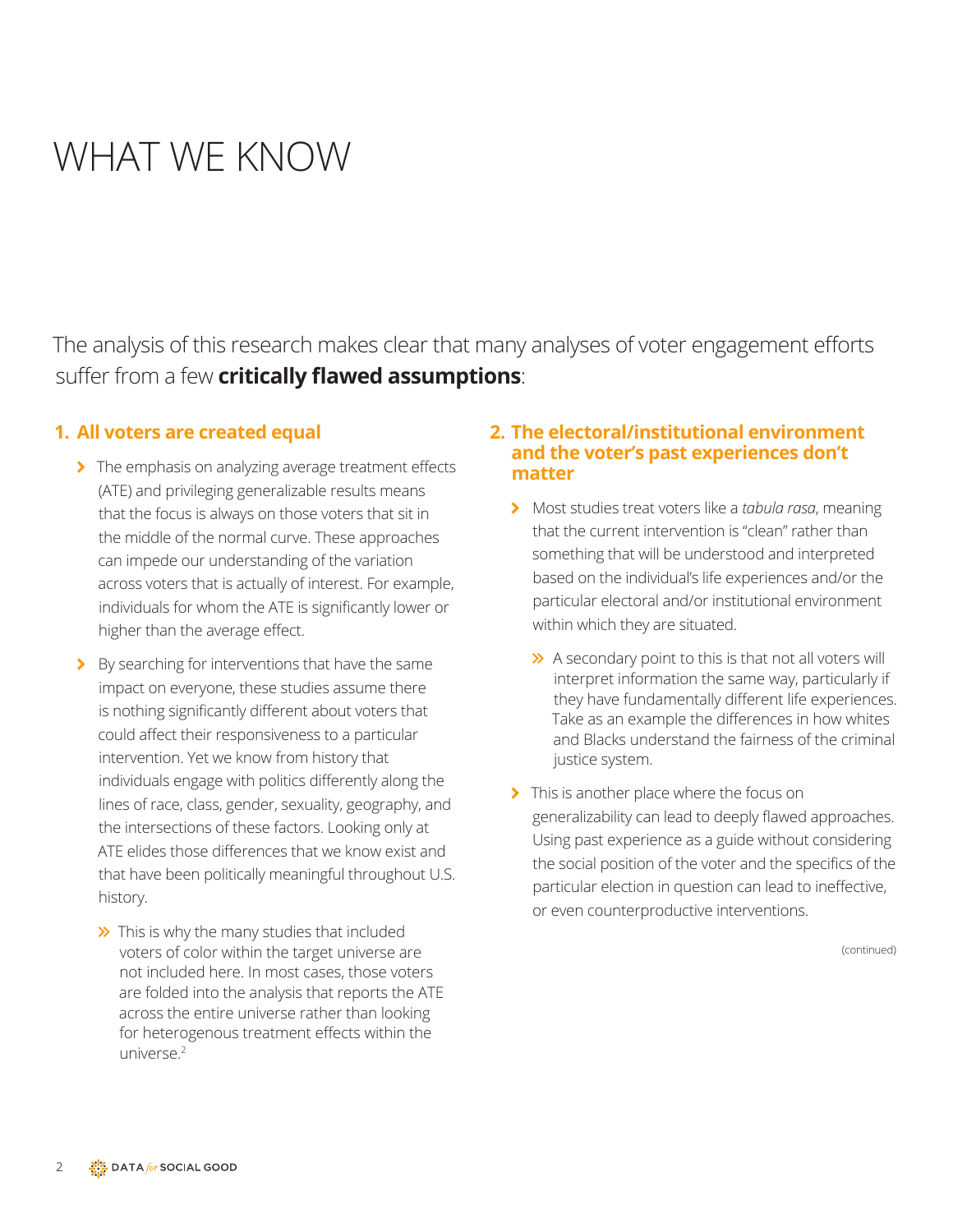

### **3. Power and trust are not parts of the equation**

- **>** Engaging in politics requires two things: (1) that individuals feel they have the power and capacity to engage; and (2) that they feel that they can trust U.S. democratic institutions to serve their interests if they engage. Both of these are necessary precursors to engagement. Yet few interventions take these factors seriously. They see these precursors as given and use marketing tactics in order to move those who can be moved.
- 7 If we are serious about engaging voters of color, we have to consider the historical and structural reasons why they might not feel powerful or trustful within the political sphere and how those experiences affect their understanding of politics. Their participation levels, if low, should not be interpreted as an individual-level pathology but rather as a logical outcome of their histories and life experiences. Our current approaches rarely frame individual-level engagement in this way.

### A MORE EFFECTIVE APPROACH

The studies analyzed here make clear that we need a **new set of assumptions** in order to change voter of color engagement within the electorate. These are:

#### **1. People make sense of the world through the lens of their life experiences**

> A successful strategy needs to "meet people where they are at" and tell a story that resonates with the world as they have experienced it.

### **2. Context matters (or all politics is local)**

> Institutional structures, electoral context, and past history all affect people's sense of power, trust, and place within politics. Any approach to engage them must be sensitive to those contextual factors.

#### **3. Accountability matters**

Transactional requests for support that do not result in policy changes that make a difference in people's lives will undermine future efforts. Voters need to feel they have a voice and matter to elected officials in between campaign cycles. Doing otherwise only leads to greater cynicism and makes future engagement efforts more difficult.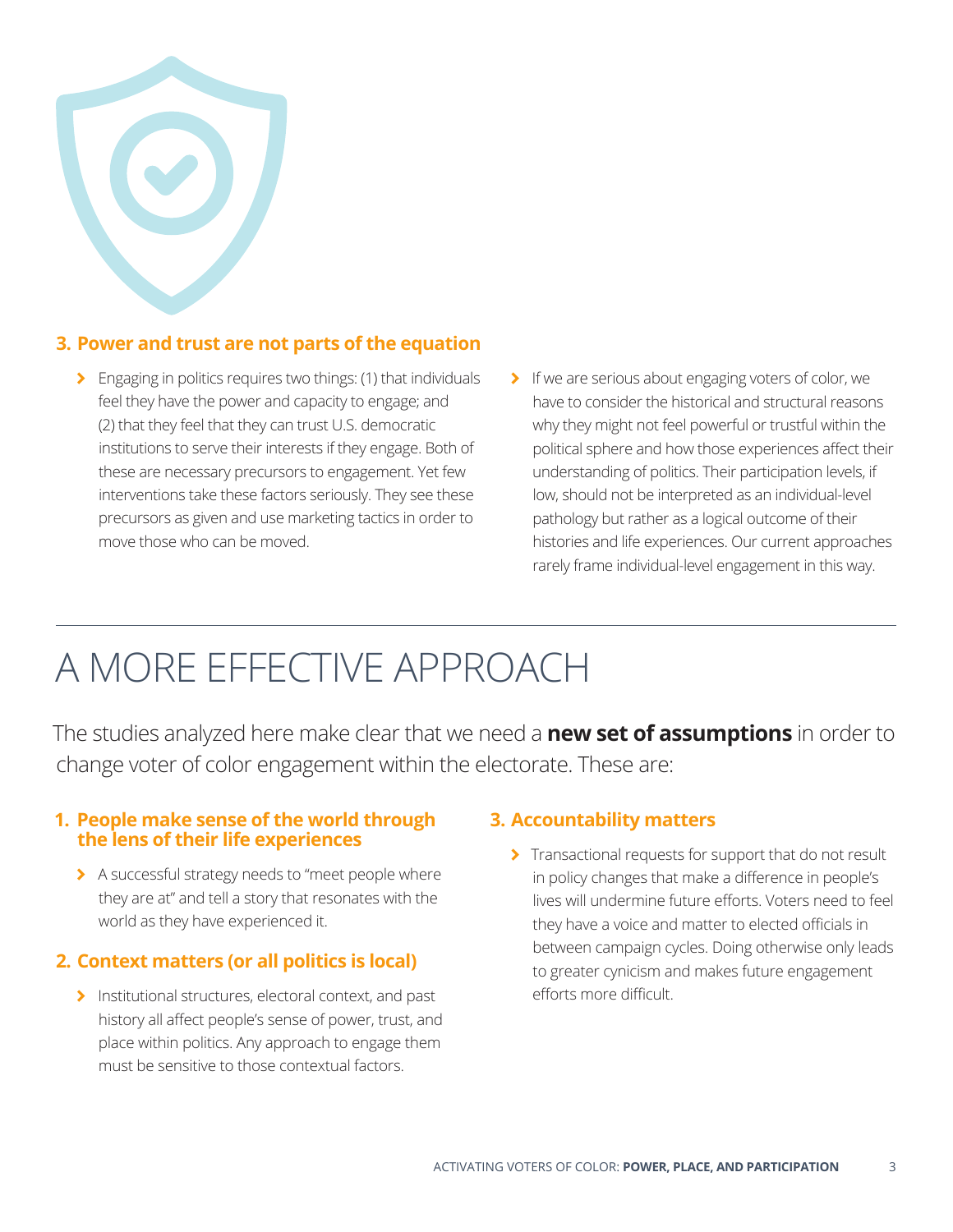### HOW TO DESIGN A SUCCESSFUL VOTER ENGAGEMENT EFFORT FOR VOTERS OF COLOR

### **1. Building trust and relationships is necessary before moving people to action**

- 7 Canvassers should be similar to the target voter (from the neighborhood, with a similar background, etc.).
- 7 Canvassers from organizations with connections to the community are more effective.
- > Initial conversations cannot be seen as transactional or manipulative, but rather and authentic engagement between similarly-situated individuals.
	- $\rightarrow$  Start with issues, not candidates.
	- $\rightarrow$  The script must be sensitive to the local history and context.

#### **2. Culturally competent political (re)education is required**

- People need to be taught why politics, particularly at the local and state levels, is relevant to their lives.
- People need to be taught that people like them have the power to make positive changes (with real impact on their lives) through the political system.
- The framing of this (re)education must be sensitive to the target voter's social position and the political history of their neighborhood/city/state.

#### **3. Feedback/accountability loops are key to building power, both within the campaign and after**

- > Canvasser feedback from the field should be collected systematically and used to refine/adjust the script and targeting approach.
- Target voters need to know that their vote mattered, that policies have changed, or that they need to remain engaged in order to have an impact on the things they care about. This is why between-cycle work that deepens voter (re)education and provides opportunities for additional engagement are key to building power.

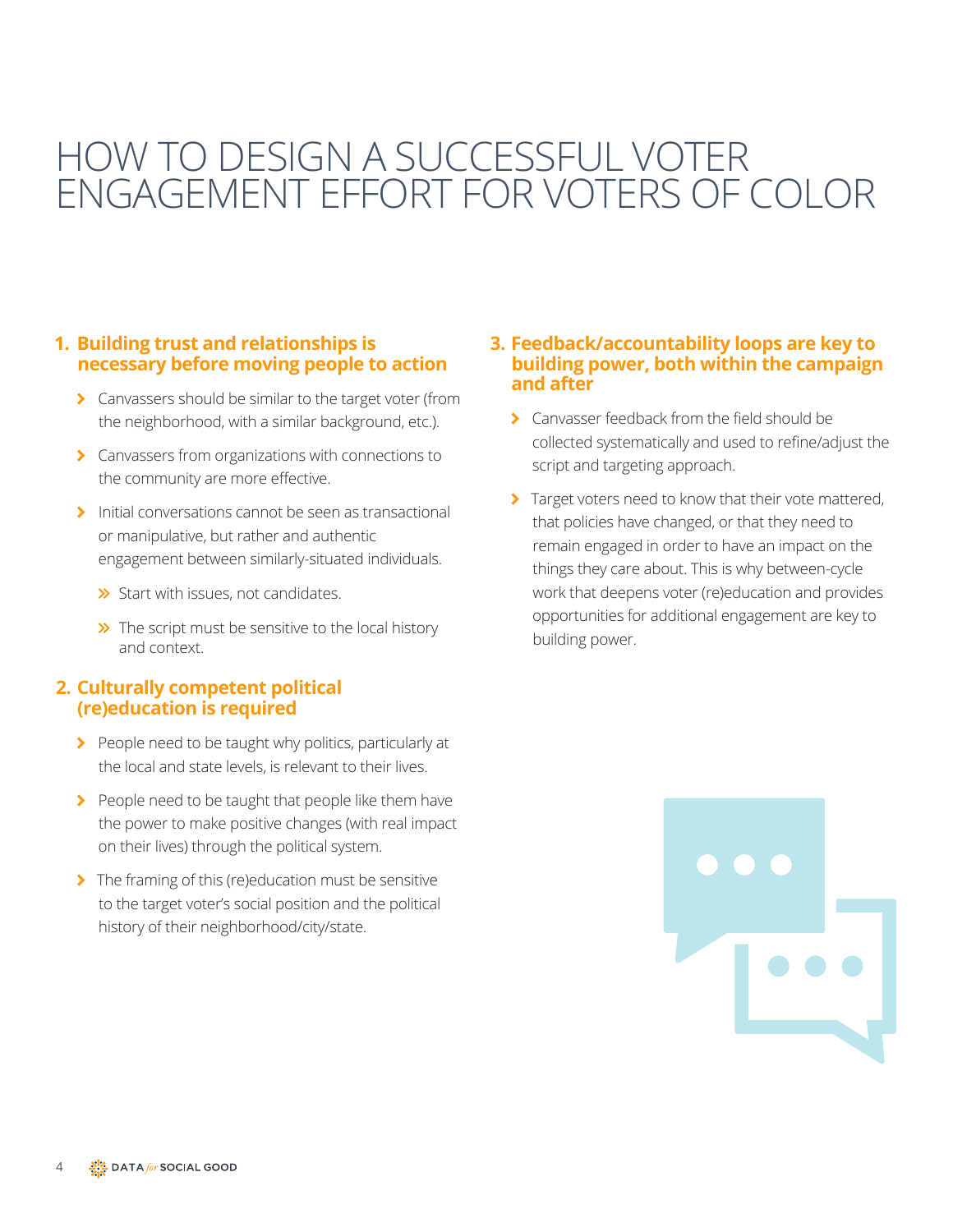## WHAT STRATEGIES TO PURSUE

### **1. Use local canvassers from a trusted local organization**

7 Not only will the effort be more successful, but the leadership development the canvassers experience has spillover effects within their households and their social networks, enhancing their impact beyond any particular campaign.

#### **2. Use social networks to recruit canvassers and access voters**

> Contact rates have declined dramatically over the past ten years, from upwards of 50% to around 10%. Groups need to find more creative and effective ways to contact voters. Recruiting well-connected local community members as canvassers is a promising approach.

### **3. Meet voters where they are**

- > Messaging and policy goals need to be aligned with the needs of the target voters. Campaigns need to know the community, its history, and its needs in order to ensure that their approach is in alignment.
- > This requires non-transactional conversations and deep listening before developing campaign strategy.
	- $\rightarrow$  Only with long-term investment and a data collection infrastructure that allows for this information to be collected, analyzed, and used for subsequent efforts will such an approach be possible.
	- **>>** Canvassers can be used as daily/weekly focus groups that can help with this refinement and adjustment of campaign strategy.

#### **4. (Re)educate voters**

- $\blacktriangleright$  Education is the key to transformative change.
- > Changing the electorate requires a shift in voters' sense of power, trust, and place. That requires the development of a new narrative, one that makes clear their ability to help accomplish that change.
- > Stories of success, particularly those led by similarly situated people, are effective parts of a voter (re) education program.

### **5. Continue to (re)educate and engage voters between electoral cycles**

- > This helps to decrease voter cynicism, ensures electoral accountability, and ensures that voters will be engaged during the next election.
- > This allows groups to not have to start from zero with every campaign, but rather continue to build on the momentum from earlier efforts in order to reach scale and enhance impact.

The following sections summarize the findings related to particular strategies, including door-to-door canvassing, phone banking, text messaging, mail outreach, radio, and digital ads. Each section summarizes the relevant literature and provides a set of suggested best practices for each strategy. I should note that the amount of information available for each strategy is uneven, so the validity of the existing knowledge needs to be interpreted with care.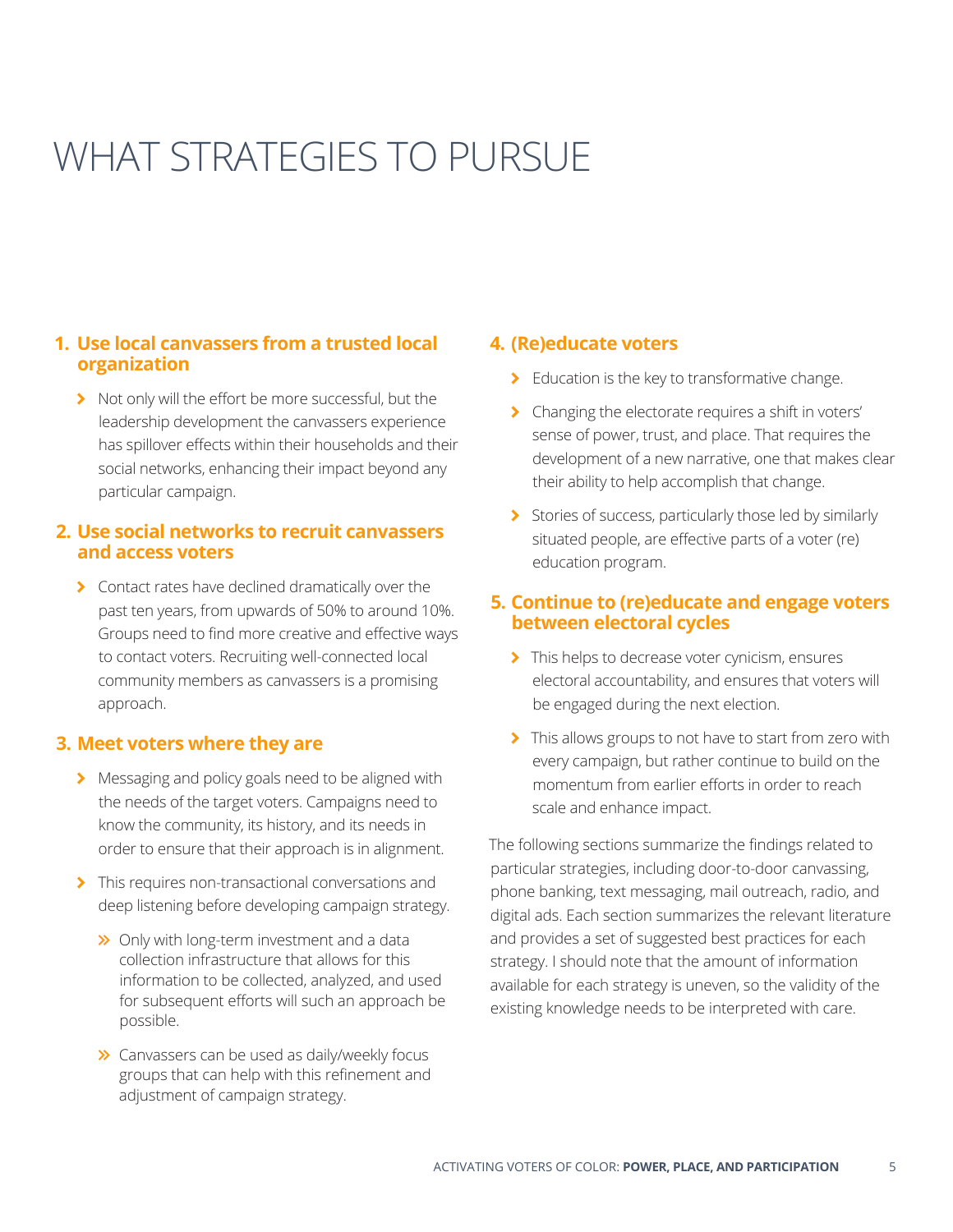## <span id="page-7-0"></span>DOOR TO DOOR CANVASSING

**Door-to-door canvassing is the most effective approach** for mobilizing voters of color. It works best when it is carried out by **local canvassers** from **trusted organizations** who meet voters where they are.

My meta-analysis of the 62 door-to-door studies analyzed here had an overall effectiveness of five percentage points, making this by far the most effective strategy for mobilizing voters of color.[3](#page-20-0) Because mobilizing voters of color requires the shift in a sense of personal power and trust discussed above, it follows that strategies that allow for meaningful conversation and relationship building are the most effective for bringing voters of color into the electorate.

But, door-to-door canvassing is the least common approach used by campaigns because it is seen as the least efficient in terms of cost per vote. I would argue that a cost per vote frame is inappropriate when considering how to change political behavior among low propensity voters of color. By definition, any approach that needs to accomplish fundamental change, such as moving a habitual non-voter to becoming a voter, is going to be more costly initially but potentially more impactful in the long run because studies have found that voting is habit forming. As an example, the low propensity voters of color mobilized through the California Votes Initiative using door-to-door contact or live phone banks from June 2006 to June 2008 were twentythree percentage points more likely to vote in November 2008, even without direct mobilization during that election.<sup>[4](#page-20-0)</sup> Thus, although the initial cost of moving a non-habitual voter may be higher using an in-person approach, the subsequent benefit needs to be an important part of the calculation. The key is to find how to make in-person interactions more efficient.

The most effective door to door campaigns:

- 7 used local canvassers that were similarly situated as target voters;
	- $\gg$  made certain canvassers could talk to voters in their preferred language (which can be a challenge in door to door efforts);
- 7 were implemented by trusted local organizations with high capacity;
- > incorporated strong canvasser feedback loops;
- > used scripts that engaged voters on the issues they cared most about and made connections between their concerns and the issue at stake in the election;
	- $\rightarrow$  in partisan efforts, starting the conversation about the issues rather than the candidate was most effective;
- > used language that helped voters see their engagement as something that could make change regarding the things that they cared about. Success stories were very useful in this regard.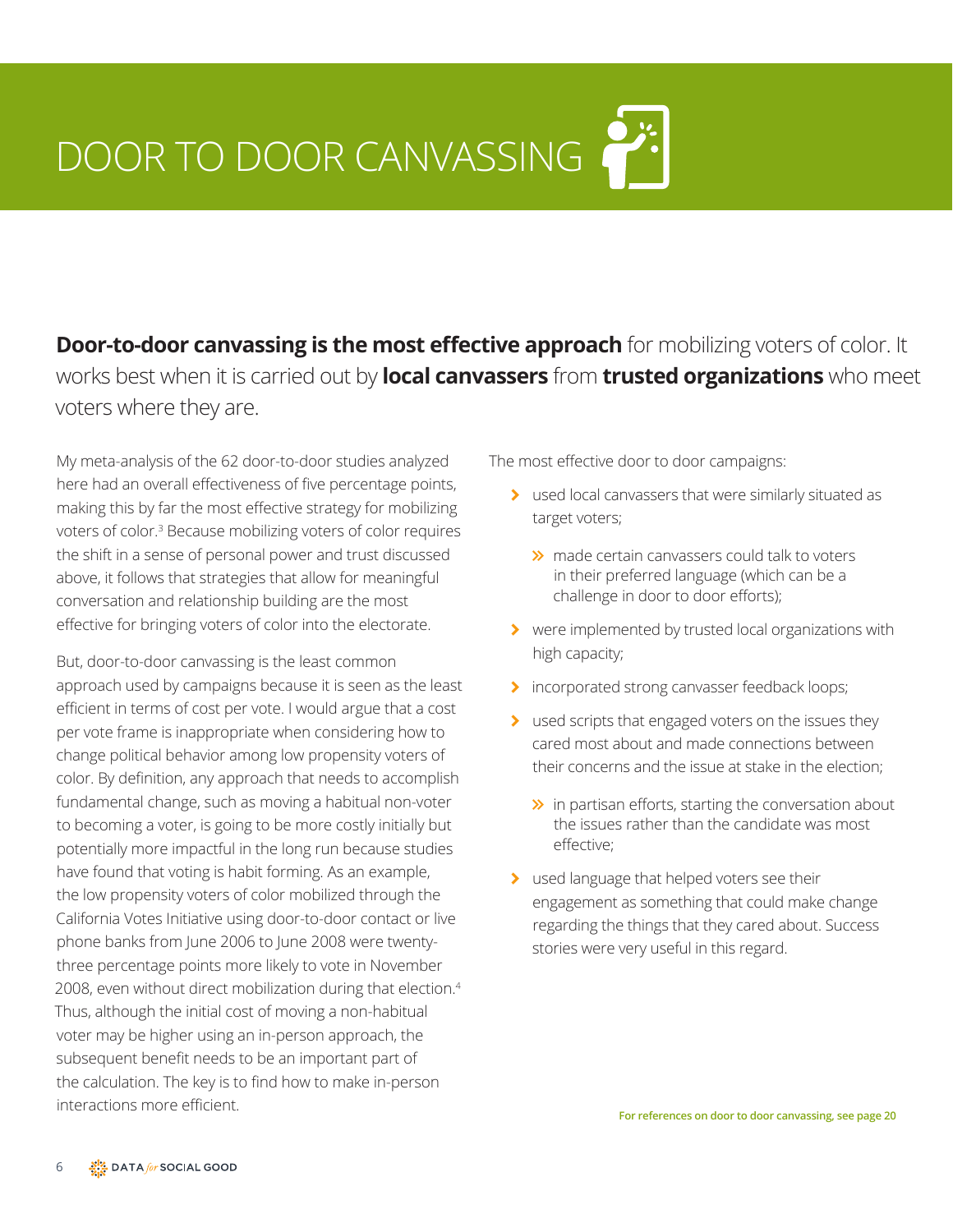### **Local canvassers are more effective**

Strategic Concepts in Organizing and Policy Education (SCOPE) tested the effect of neighbor-on-neighbor canvassing in the November 2006 election (Sinclair, McConnell, and Michelson, 2013). This effort was limited to low-propensity voters, including individuals who had voted only occasionally in the past or who were newly registered. The campaign targeted 11,789 registered voters in fifty precincts in South Los Angeles. Overall, 5,341 individuals were successfully contacted, for a contact rate of 45.3 percent. Looking at neighbor-toneighbor contacts, which were defined as those between canvassers and targeted voters living within the same ZIP code, the study found that neighbors increased turnout by 8.5 percentage points ( $SE = 3.0$ ), while non-locals increased turnout by 5.2 percentage points (SE = 2.9). For the campaign overall, the intent-to-treat effect was 3.0 percentage points; the treatment-on-treated effect was a significant 6.6 percentage points (SE = 2.1). Therefore, although the door-to-door canvassing in general had a powerful effect in this campaign, canvassing by individuals working their home ZIP codes had an even bigger effect, suggesting that this is an important way to capitalize upon existing social networks within communities.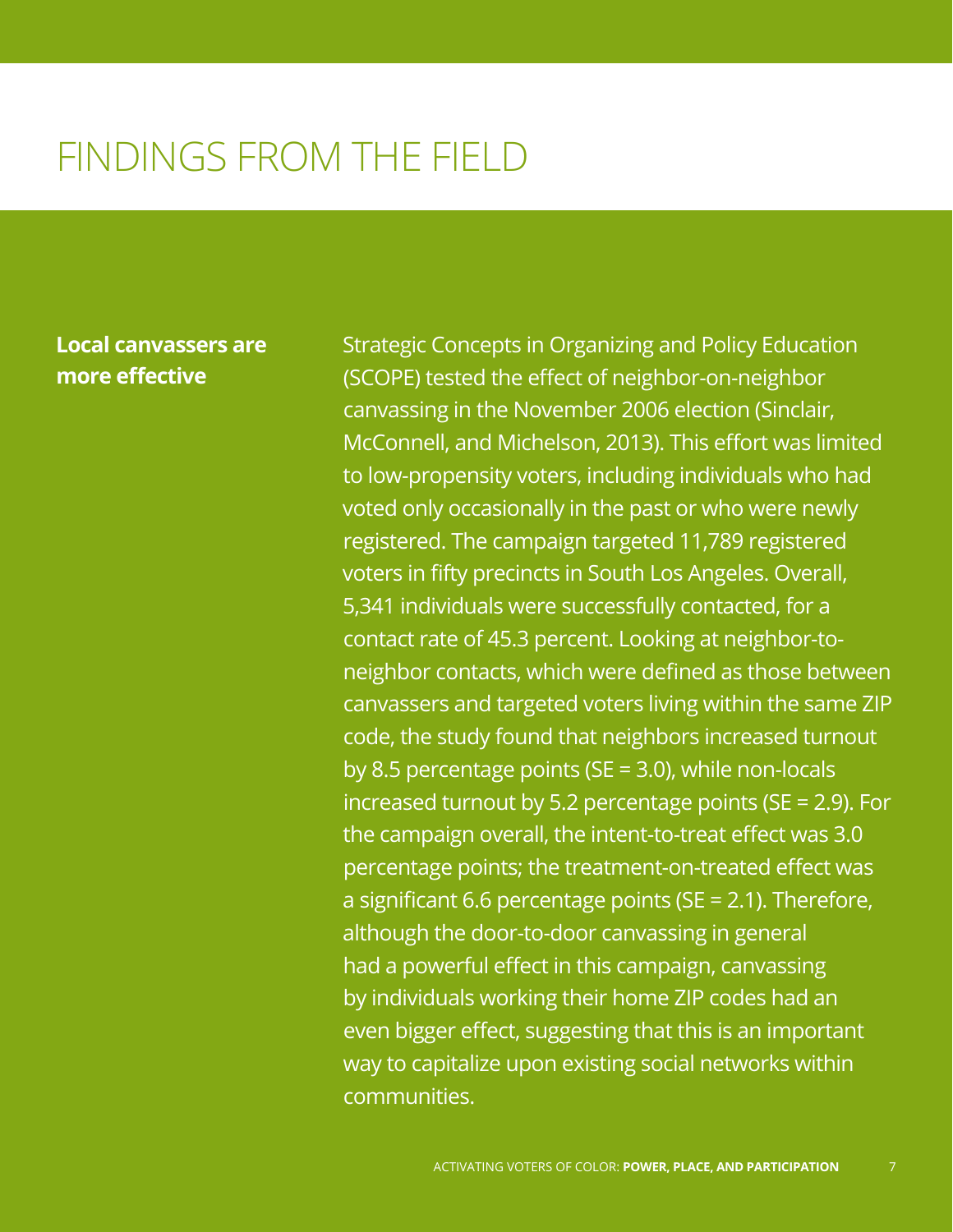<span id="page-9-0"></span>**Phone banking is** the second most effective strategy for mobilizing voters of color. It is especially useful for targeting voters that are not geographically concentrated. It is **most effective when canvassers call back voters who say they will vote.**

Phone banks allow campaigns to reach a larger number of target voters within a shorter period of time than they would in a door-to-door effort (one need only imagine the time difference required to dial a phone number versus walking to a neighbor's house). But, even though phone banking provides voters with the live, in-person contact that studies have found is especially important to mobilizing voters of color, their impact is less than a face-to-face contact at the door. A high-quality phone banking effort can be expected to increase turnout by 3 to five percentage points.<sup>[5](#page-20-0)</sup> My meta-analysis across all the phone banking studies focused on voters of color found a statistically significant 2.7 percentage point effect.[6](#page-20-0) Here again we see that the outreach strategies that are effective for voters overall are just a bit less effective with voters of color, many of whom in these studies were low propensity voters of color.

This analysis suggests that there are ways to improve the effectiveness of a phone bank effort. Two-stage phone banks — a strategy where an initial call is used to determine whether a person plans to vote and the second call is only placed to those who answered "yes" in the initial call — were found to have a robust effect on turnout among Asian Americans and Latinx voters.[7](#page-20-0) These effects were especially large among Asian Americans, with some important national origin differences. This finding supports the more nuanced strategy encouraged by the 2018 Topos Partnership report on Latinx turnout. In it, they found that

there are a group of Latinx voters — the "Rejecters" — who simply do not believe voting matters. One can imagine those voters are likely to say "no" when a canvasser asks them if they plan to vote. Focusing only on those voters who reply "yes" to that question allows the campaign to focus on those target voters who are most responsive to the message, and therefore more likely to turn out to vote.

The most effective phone banking campaigns:

- > called back only those voters who said they planned to vote. This strategy was most effective when the call back was made by the same canvasser who made the initial call;
- 7 used bilingual callers and sorted the lists according to language preference (when possible);
- to used scripts that engaged voters on the issues they cared most about and made connections between their concerns and the issues at stake in the election;
- > used language that helped voters see their engagement as something that could lead to changes regarding the things that they cared about;
- > maintained good quality control to ensure canvassers remained on script;
- 7 incorporated strong canvasser feedback loops to continually improve the scripts and outreach strategies.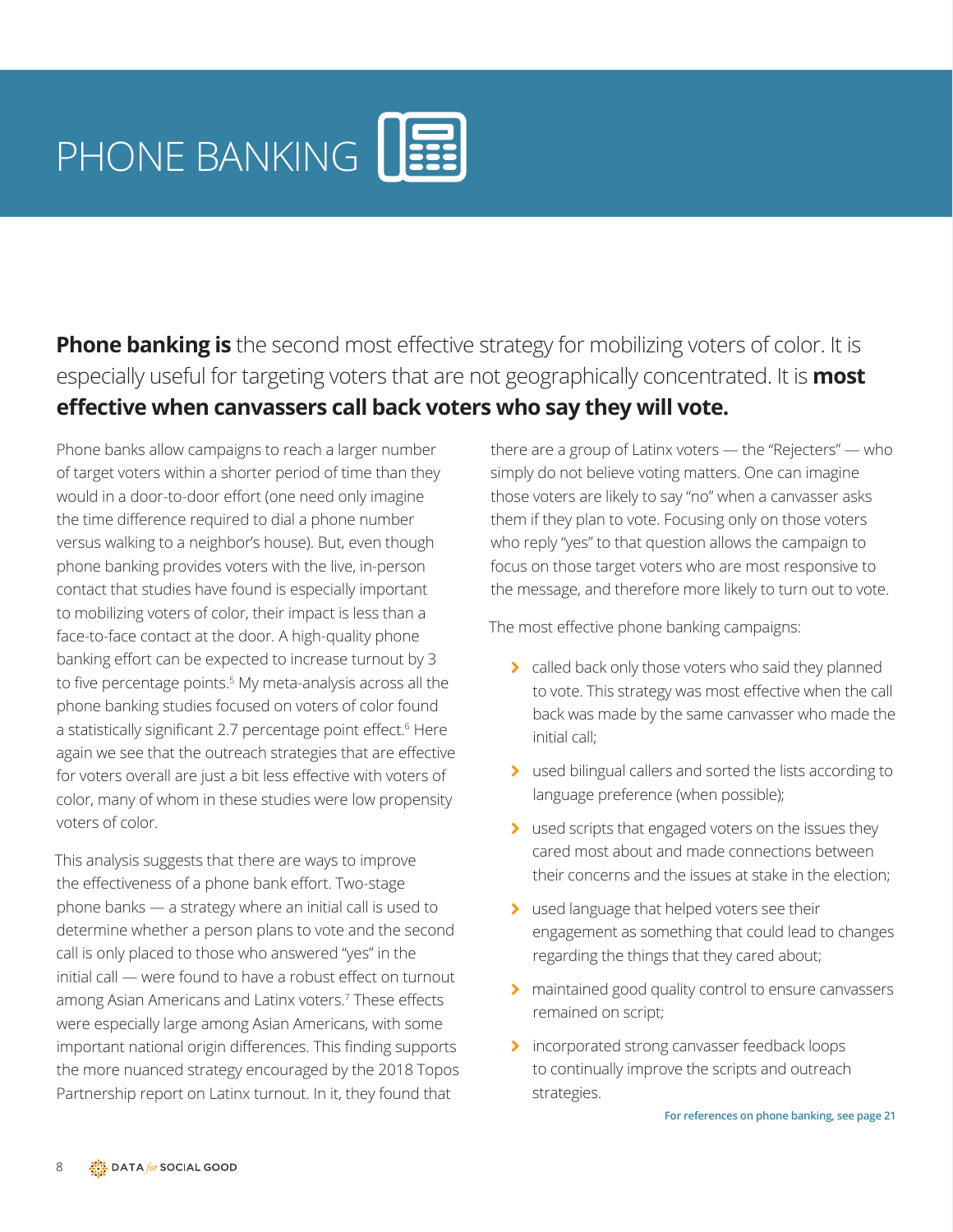**Two-round phone banks can have double digit results**

Two-round phone banks can be as effective as a doorto-door canvass. In 2008, the Asian Pacific American Legal Center (APALC — now Asian Americans Advancing Justice, Los Angeles) tested the impact of a two-round phone bank targeting California voters who were Asian/Pacific Islanders (Michelson, García Bedolla, and McConnell, 2009). Their strategy was to call back with a GOTV message only those voters who answered "yes" to the question: "Do you plan to vote?" in an initial call. The APALC effort increased target voters' vote propensity by 13 percentage points. In this study, the researchers randomized who received the second GOTV call, showing that the first-round call had a 4-point effect on voter turnout, a result consistent with other phone bank studies. It was the second call that made the real difference. This finding was replicated in campaigns conducted by SVREP and NALEO, targeting Latinx voters, and OCAPICA, who also targeted API voters, demonstrating its effectiveness across many different types of voters (García Bedolla and Michelson 2012).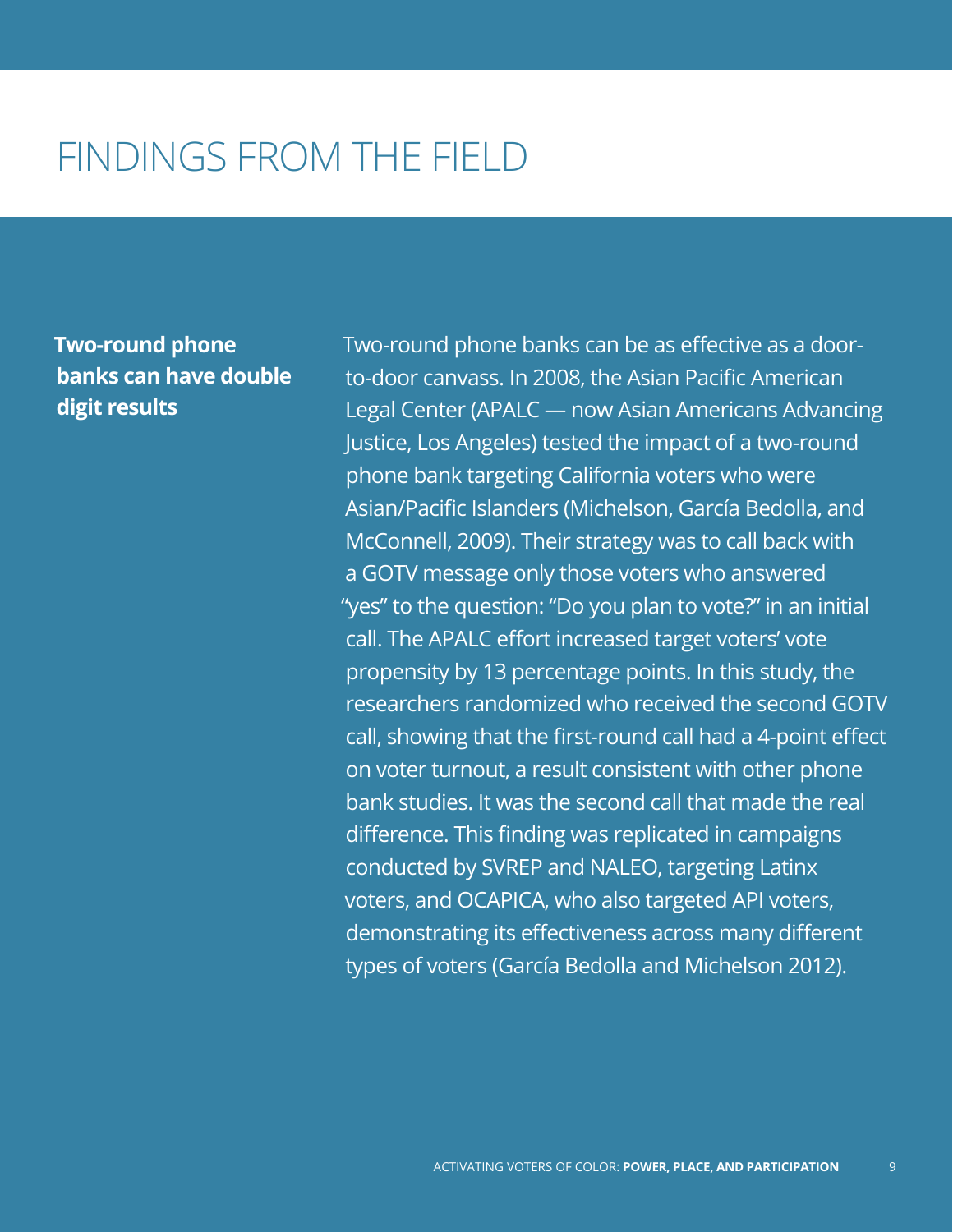# TEXT MESSAGING

**Text messaging works** with voters of color in **high salience elections** and with more **frequent voters.** Text messaging is most effective, even with infrequent voters, when there is an interactive relationship with the canvasser.

Few test messaging studies have focused on voters of color, exclusively. Those that did include voters of color in their targets rarely analyzed the effects separately by group. I therefore limit my analysis to nine SMS text message experiments that were conducted with voters of color and one study that used propensity score matching to examine the effect of the peer-to-peer texting program Relay. Four of the SMS text experiments analyzed here were layered on top of an in-person canvassing effort; target voters who opted into being contacted on their cell phones received get-out-the-vote (GOTV) text messages from the organization that had originally contacted them. That analysis then explored the degree to which the text message made a difference, above and beyond the initial canvass contact.

Overall, the effects of these text efforts were not strong; my meta-analysis shows a 0.4 percent effect across the nine experimental studies, but it does not reach statistical significance. Only two of the experiments had a statistically significant effect on voter turnout. Both of those were multi-racial efforts undertaken by organizations located in the San Francisco bay area and during high salience elections. One used multiple texts to turnout out voters in a very high-salience local electoral context, the other peer-to-peer text contact in the 2016 presidential election. Peer-to-peer texting does seem to mirror a "live" conversation with a canvasser and seems to have a greater impact on turnout than SMS texting.

Given the small number of studies, these findings should be seen as preliminary. But they do suggest that for voters who are habitual non-voters, a text message is unlikely to be sufficient to move them to vote. In a similar vein, for habitual voters in high salience electoral contexts, texting may be an effective "reminder" to vote that allows a campaign to focus its in-person efforts on less habitual voters. As GOTV texting has become more "normal," its impact may be diminishing. The effectiveness of new technological outreach tactics may change dramatically from election to election. Peer-topeer contact seems to be the most promising form of texting, but people must respond to the initial text in order to have a canvassing "conversation". Unfortunately, response rates have been declining steadily since these platforms were introduced in 2016.

The most effective text efforts:

- to used canvassers that were connected to the targets in some way:
- > included an initial text that encouraged target voters to respond;
- > had canvassers using peer-to-peer programs respond to the initial text within 24 hours (otherwise the thread seems to go "cold");
- > trained canvassers to keep the conversation going by customizing the responses to the target voter's questions/ needs so the interaction did not feel scripted.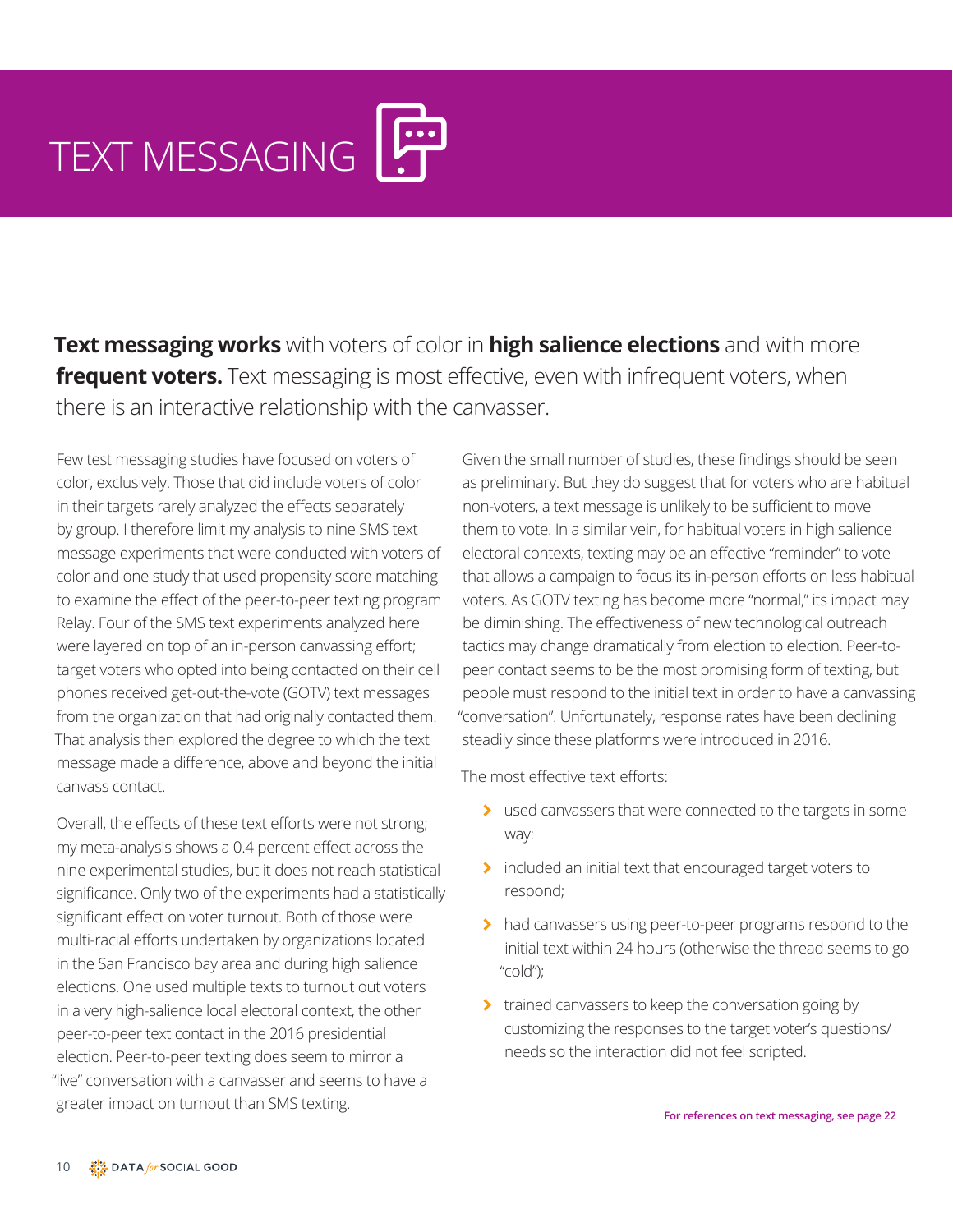**Text messages work in the right contexts and with regular voters**

Texting can be effective in mobilizing voters of color in high-salience, high turnout elections. Oakland Rising's 2014 effort is instructive. That year, the Oakland ballot included a competitive mayoral race and two important ballot initiatives — a local measure to raise the minimum wage and Proposition 47, an initiative that recategorized many non-violent offenses from felonies to misdemeanors. Both initiatives were high-profile in Oakland, making that election very high salience, particularly among its voters of color, leading to a turnout rate 18 points higher than the statewide average. Oakland Rising capitalized on this context and sent its target voters six texts designed to educate them about what was on the ballot and excite them about voting on Election Day. The texts attempted to tap into their identities as "Oaklanders" and emphasized their ability to help their communities with their vote. These texts were phenomenally successful, with an 11-point effect on voter turnout. This makes clear that texting can be an effective GOTV strategy for voters of color if they are regular voters and the election is seen as high stakes.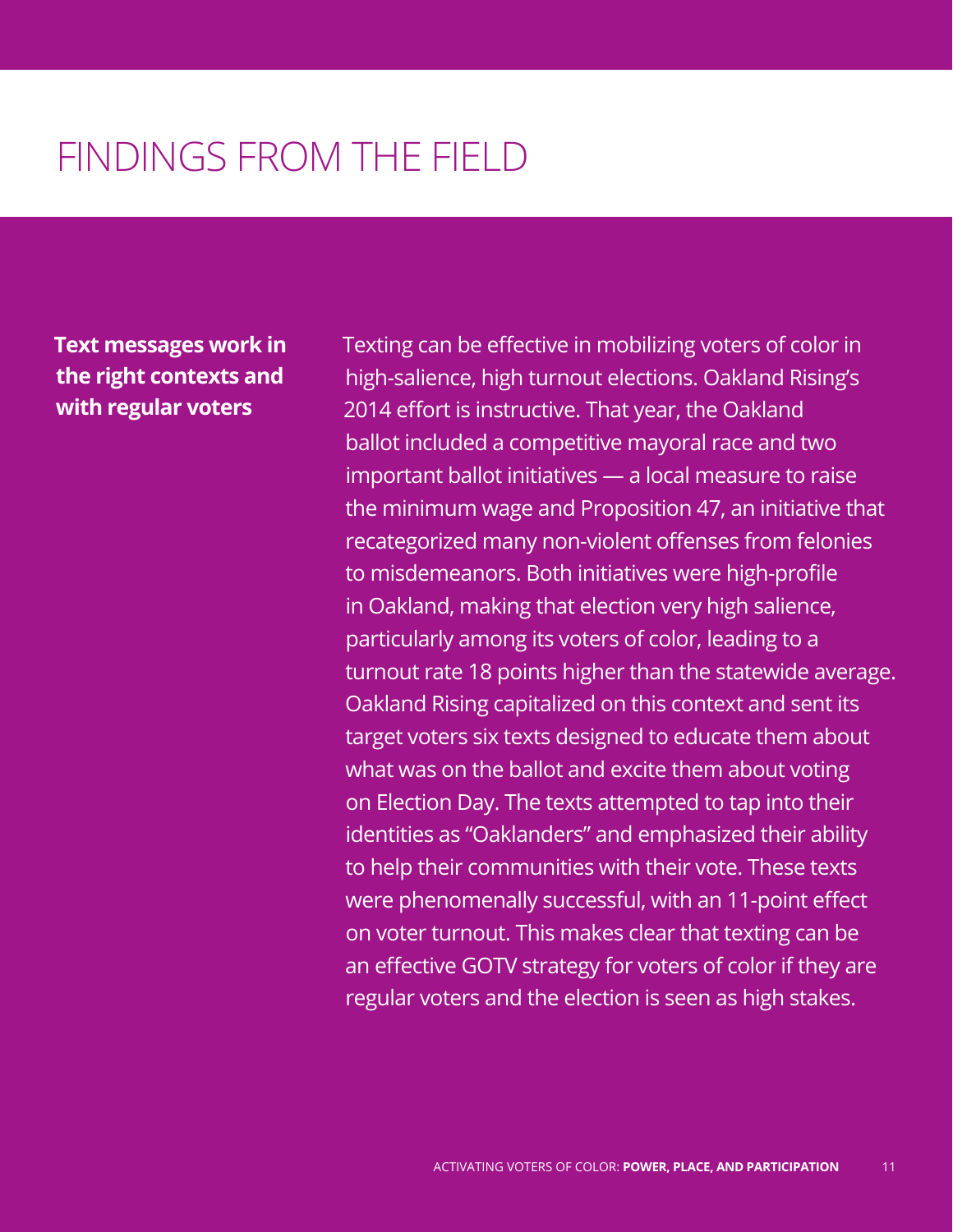## MAIL AND PLEDGE CARDS

**Social pressure and information-rich mail** can turn out voters of color, but the **magnitude of the effects** is often **smaller** than with white voters. It is important that mail be provided in voters' preferred language.

Among the studies analyzed here, the most successful mail efforts had an effect of around 1 percent. In terms of social pressure, the two studies focused on Latinxs did find that these types of mailings were effective, but with an effect size of just under 1 percentage point. Similar to the other tactics explored here, mail efforts were effective among voters of color but significantly less so than among the general voting population.

The mail efforts I analyzed ranged from sending hand written notes from fellow congregants to postcards with polling place information to social pressure mailings that included voting rights information. Of the 108 studies analyzed, only 20 (19%) had a statistically significant result. Because about a third of those studies did not report their standard errors or precise effect sizes, I did not conduct a meta-analysis since the results would likely be biased.

Mail outreach is popular because it is relatively inexpensive and can easily be done at scale. It is, however, a "status quo" approach to mobilization. While some small movement may arise from a well-designed mail piece, its relatively small impact on voters of color suggests that it is not a tactic than can be expected to change voters' perceptions of their own power within the political system, which is a key precursor to mobilizing those voters. We will not fundamentally change the electorate through the mail.

Mail is most effective when:

- ti is used to provide high-quality information to voters, such as the League of Women Voters' *Easy Voter Guide*. Simple polling place information does not seem to be sufficient in this regard;
- 7 it uses social pressure messaging. However, there has been much pushback on this tactic and it is unclear whether in the long term these sorts of pressure messages have negative effects on voting, particularly among naturalized voters who may have reason to fear government surveillance. Given TOPOS' finding that Latinx voters often said fear of making a mistake was why they did not vote, it is reasonable to assume that social pressure messaging might lead to greater fear among Latinx voters, possibly depressing their turnout in the long term.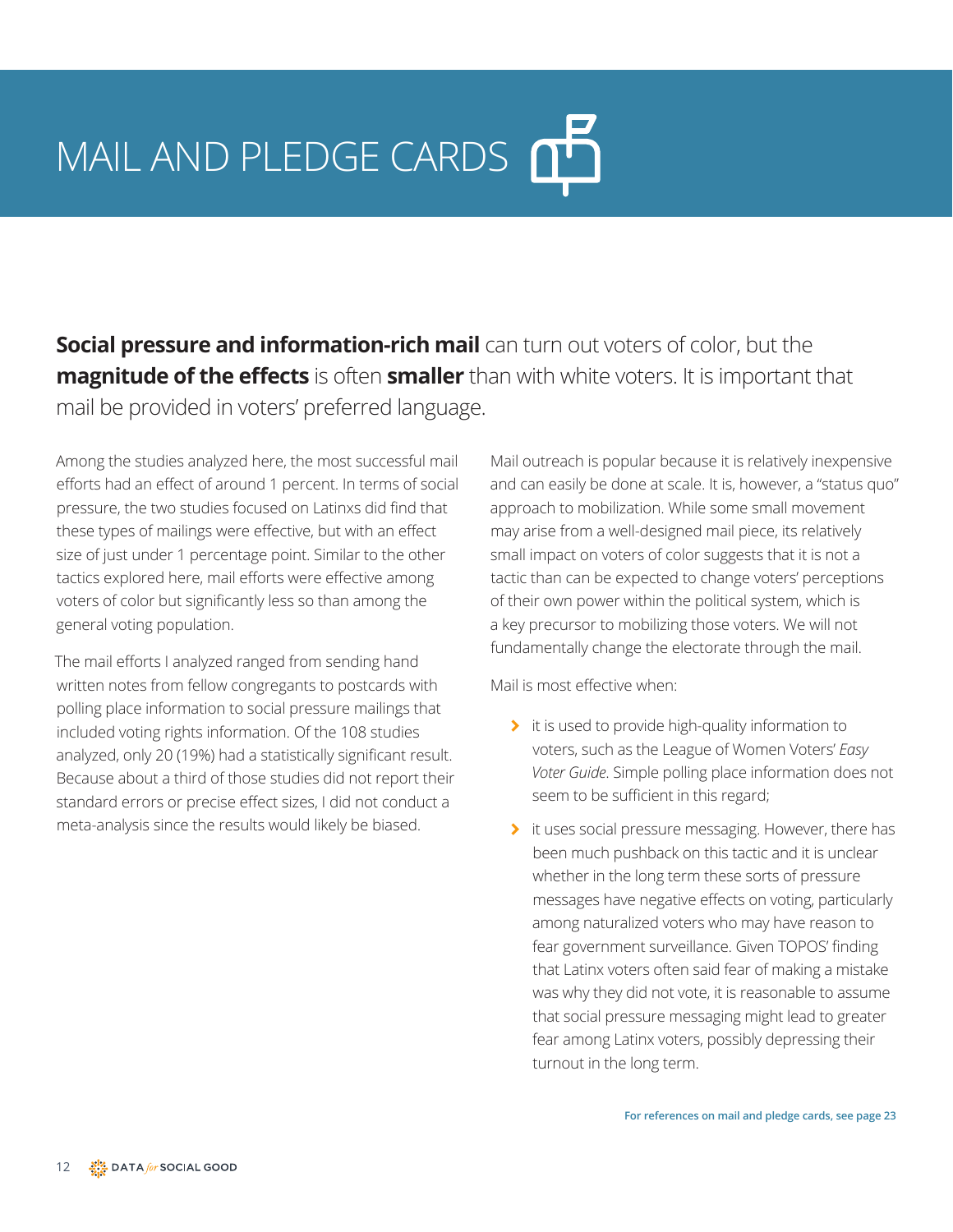### **Social pressure mail can work but the magnitude is small (and the potential for backlash is real)**

Social pressure mail has been found to be effective with Latinx voters. In June 2016, Mi Familia Vota (MFV) conducted the first large-scale field experiment to test the impact of "role model" social pressure versus traditional social pressure on voter turnout among Latinx targets. Analyst Institute randomly assigned 310,000 Latinx voters in California to one of five conditions: (1) an English-only role model social pressure GOTV mailer; (2) a bilingual role model social pressure GOTV mailer; (3) an English-only traditional social pressure GOTV mailer; (4) a bilingual traditional social pressure GOTV mailer; or (5) no mail at all. The mailers took the shape of a "voter report card", with voters' grades (A to F) based on their turnout in the previous four statewide

elections. All of the mailers also told target voters that whether an individual votes is public record. In the role model mailer, the message emphasized the importance of setting a good example for "the children who look up to us." The traditional social pressure mailer contained a civic participation message. Both the role model and social pressure mailers increased turnout by a statistically significant 0.9 percentage points. There was no significant difference in effectiveness between the English-only and bilingual mail. Thus, although social pressure mailers have been found to be effective with Latinx voters, it is important to note that the magnitude of the effect is somewhat smaller than for White voters and that there remains a risk of backlash.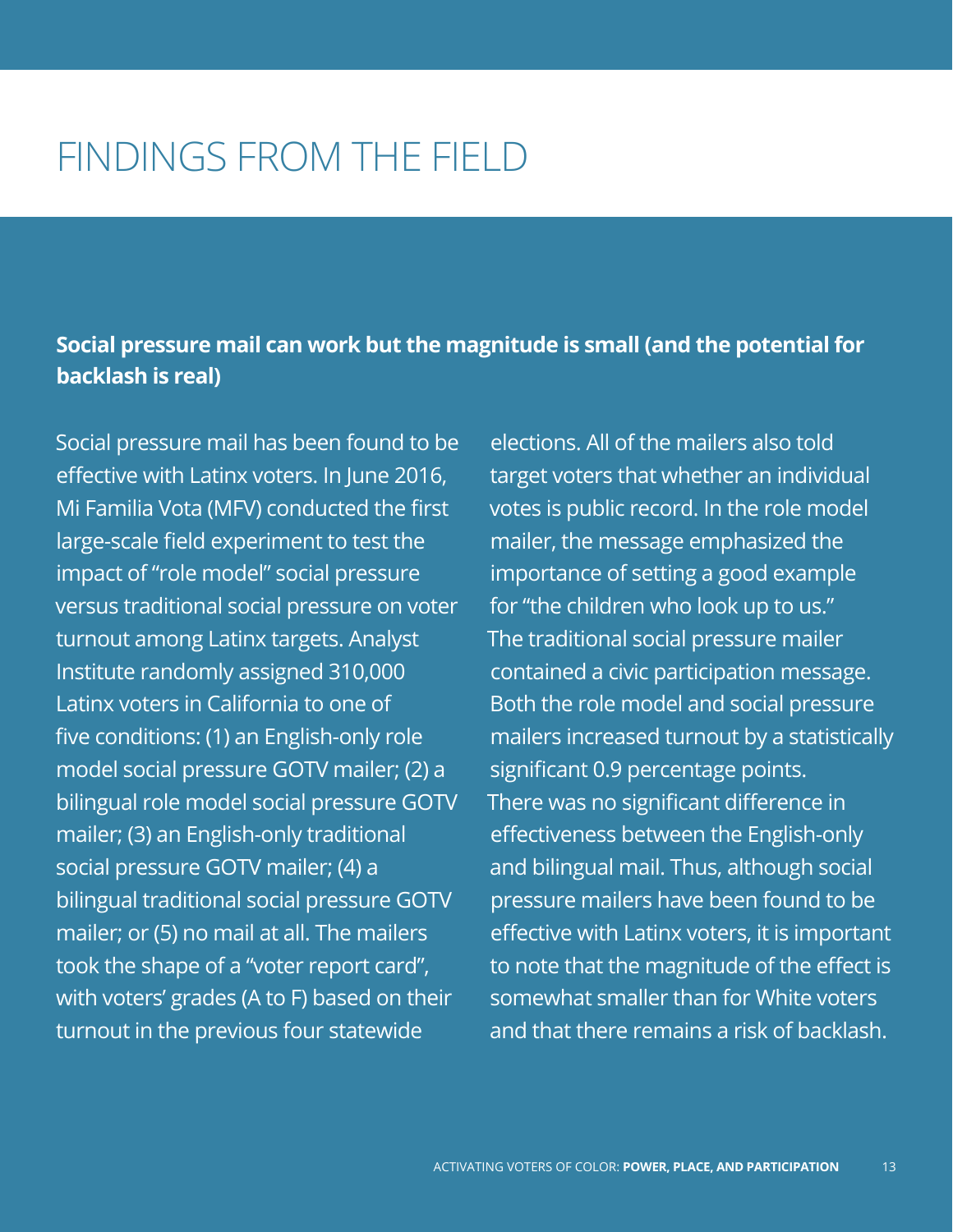<span id="page-15-0"></span>

There is **some evidence that radio advertising works** for voter turnout, particularly among Latinx voters when outreach is in Spanish. Ads need to be **targeted and culturally competent.**

There have been five studies looking at the impact of radio ads on voter turnout among voters of color. A national effort using Spanish language outreach to target Latinx voters within particular congressional districts is the only study that found that radio ads had a statistically significant impact on turnout. Digital ads using Pandora and Spotify and Native-American-focused ads on indigenous radio stations failed to move a significant number of voters to the polls. Since there are so few studies, a meta-analysis would not be appropriate.

It is estimated that 60 million people of color receive their news and information from ethnic media.<sup>[8](#page-20-0)</sup> Given its prominence, we need to learn more about how radio, particularly ethnic radio, can be used to turn out voters of color. Because these are impersonal, often general messages, it is unlikely that radio is a strategy that will effectively move habitual non-voters to the polls or be effective during low salience campaigns. However, radio could be useful for educating voters about voting and for cultivating a more positive narrative about civic engagement within particular communities. This may help to address the skepticism and lack of faith in the political system that is common among U.S. voters generally and voters of color particularly.

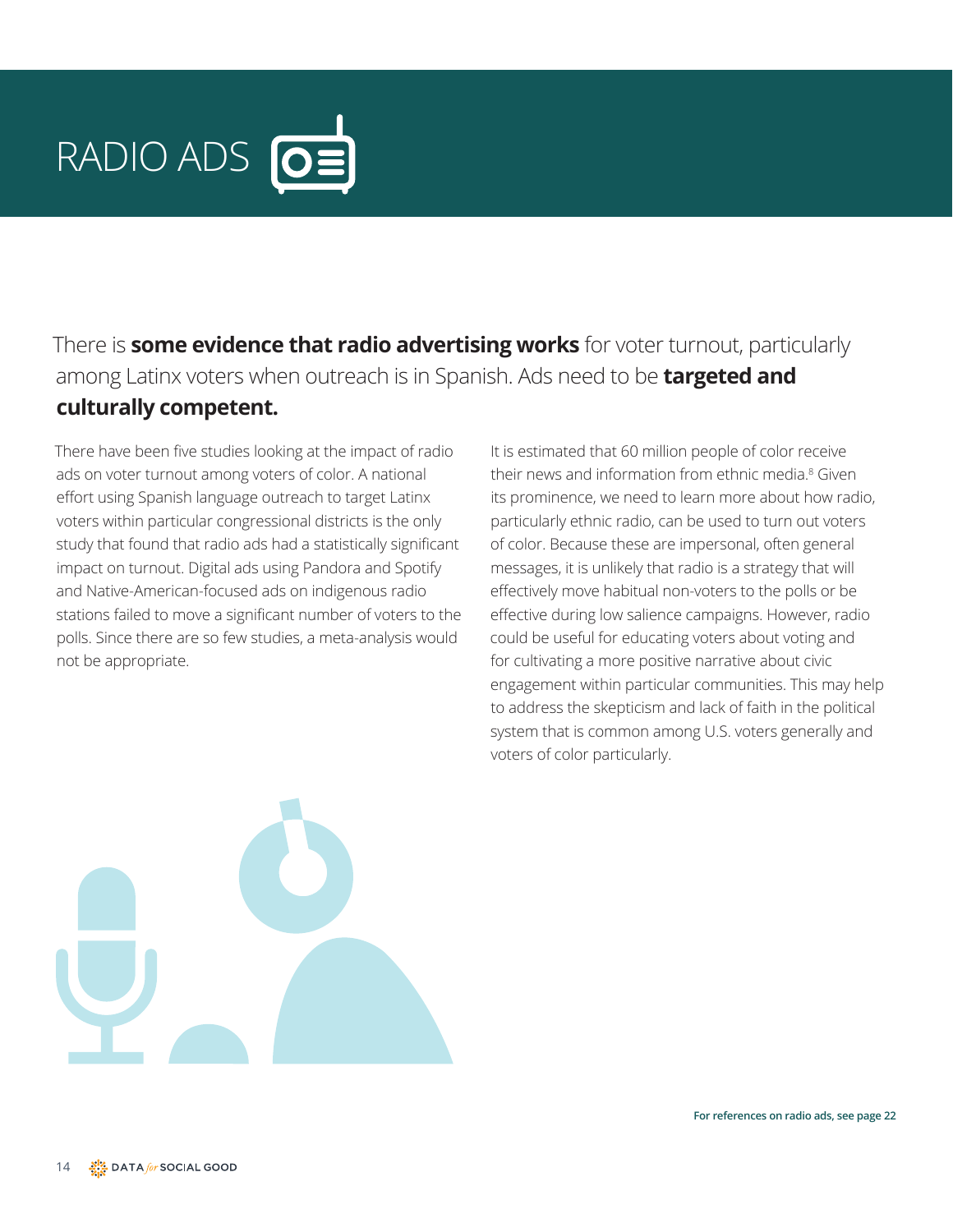**Spanish-language radio ads can be effective with Latinx voters**

There is some evidence that targeted Spanishlanguage radio ads can increase turnout among those Latinx voters who listen to Spanish-language radio. Panagopoulos and Green (2011) conducted a largescale, national field experiment testing the impact of nonpartisan Spanish-language radio advertisements on Latinx voter turnout in the 2006 congressional elections. They chose uncompetitive congressional races and purchased ad time to air 60-second ads that were non-partisan and aimed at getting out the Latinx vote. In the ads, voters were urged to vote on Election Day. The ads also included the names, incumbency status, and party affiliations of the major-party candidates in each congressional race. The messages were strictly non-partisan. The ads were aired during peak commute times (morning and evening) as well as throughout the day. Additional ads were aired on the weekends. They found the ads increased Latinx turnout between 5.3 and 4.3 percentage points ( $SE =$ 1.9 -1.7). Since many Latinx voters in the district will not have been treated, they argue that these results likely underestimate the impact of these ads on turnout among these Latinx voters.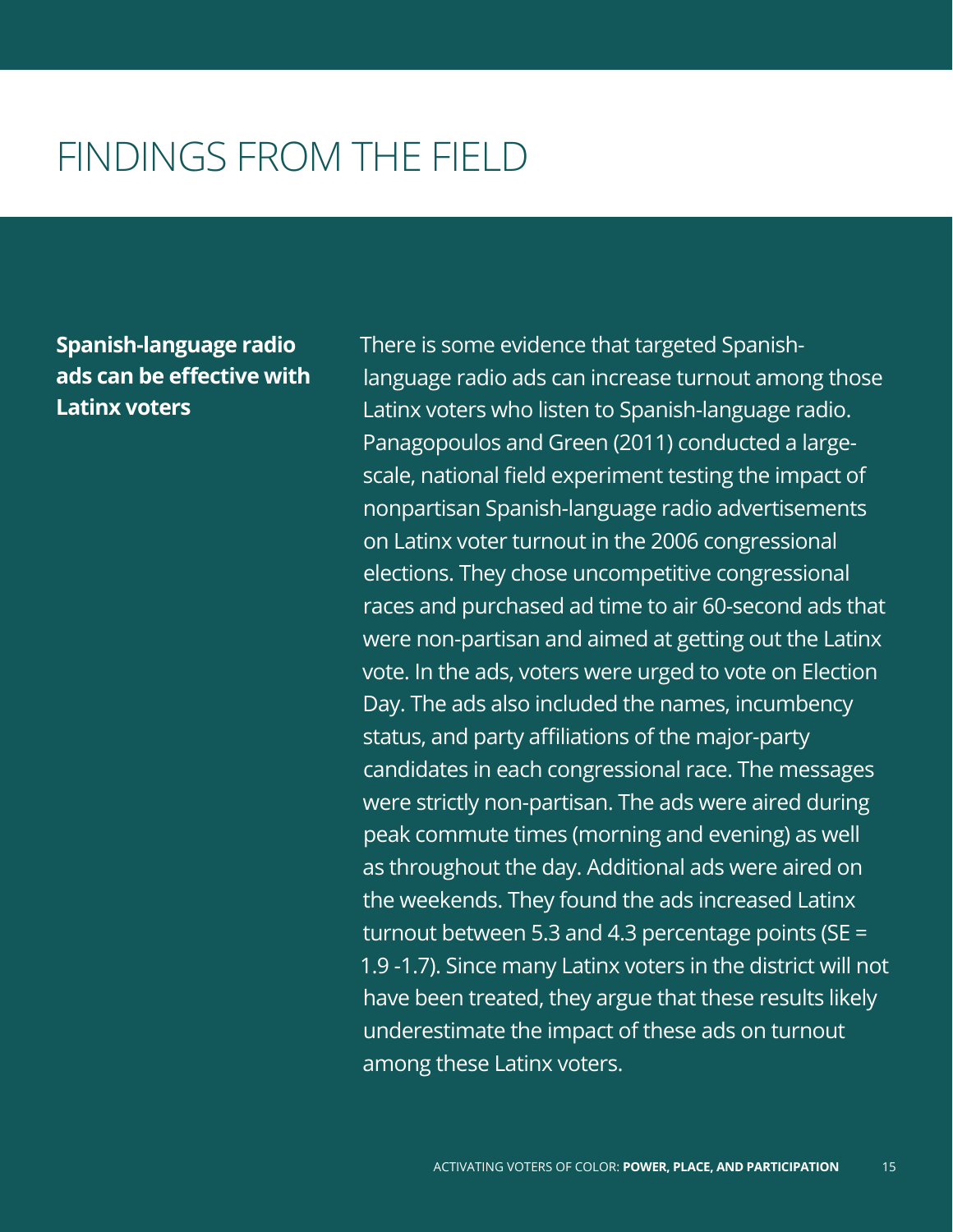<span id="page-17-0"></span>

There is **weak evidence that digital ads effectively mobilize** voters of color. When they have worked, the impact on voting rates has been small — around 1 percentage point.

Despite all the drama around digital advertising and its impact on the 2016 election (e.g., the role of Cambridge Analytica and Russian-sponsored mis-information campaigns), we know little about how effective these ads are and with whom. In general, the major media platforms have made it difficult to conduct research on these strategies or even to know whether the person targeted with the ad saw the ad or, more specifically, whether they matched the correct target demographic.

Since 2012, there have been a number of studies that have tested the impact of digital ads on voter turnout.<sup>[9](#page-20-0)</sup> Despite James Fowler's landmark finding in 2012 that social networks boosted turnout by approximately 1 percentage point, almost all subsequent digital ad tests have not found that these types of ads have a significant impact on voter turnout[.10](#page-20-0) I found only four digital ad tests that focused on voters of color. Two of those, which were conducted in 2014 by Planned Parenthood and Progress Texas, had a significant impact on turnout, specifically among Latinx

voters. Turnout increased by 1 percentage point overall and by 1.4 percentage points among Latinx voters. Other tests, including an MFV test that randomly assigned millions of Latinx voters in California to see GOTV Facebook ads in 2014, found these ads have a negligible effect on turnout (Abrajano, Garcia Bedolla, and Junn 2015).

Research looking at social media use and voter turnout suggests that campaigns that target an individual's friend network with social pressure messages do have an effect on turnout[.11](#page-20-0) Another recent study found that targeted digital ads that included information and voting reminders increased millennial turnout in a high salience municipal election, but only among voters in competitive districts.12 None of this work has looked specifically at digital ads' impact on turnout among voters of color. The findings thus far suggest that this approach would, like text messaging, likely be effective with habitual voters and less so among low propensity voters, given the intervention is fairly superficial and not interactive.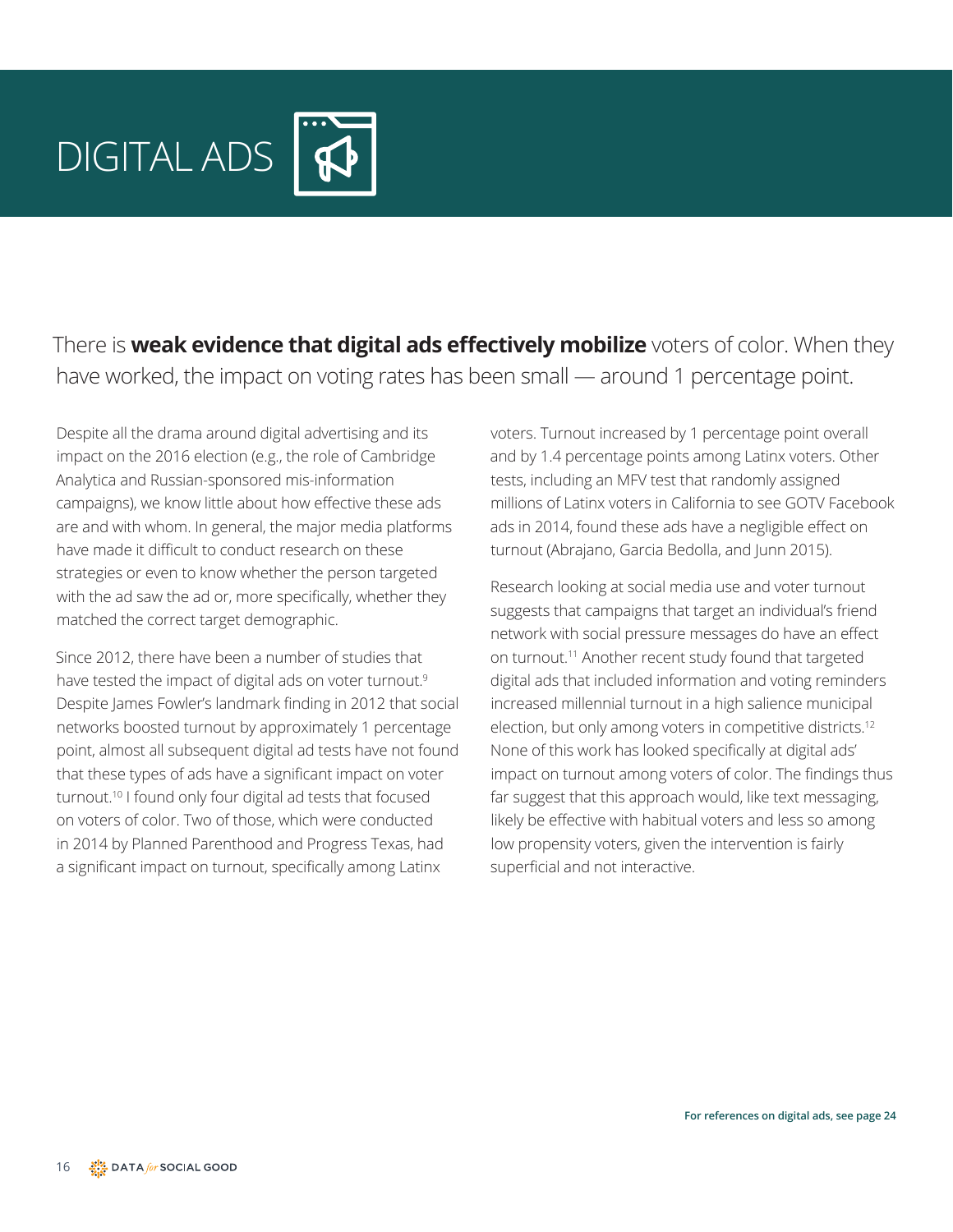**Planning plus pressure can make digital ads effective, but the effects remain small**

The 2014 Progress Texas test used customized Spanish language ads that were aligned with the user's browser settings. The ad included plan making and social pressure. The treatment included just under 200,000 mid-propensity voters (matched to Catalist media segments). The two-part campaign included a video ad with plan making and social pressure and then banner ads with the same message. The result was a 1.4 percentage point increase in Latinx voter turnout.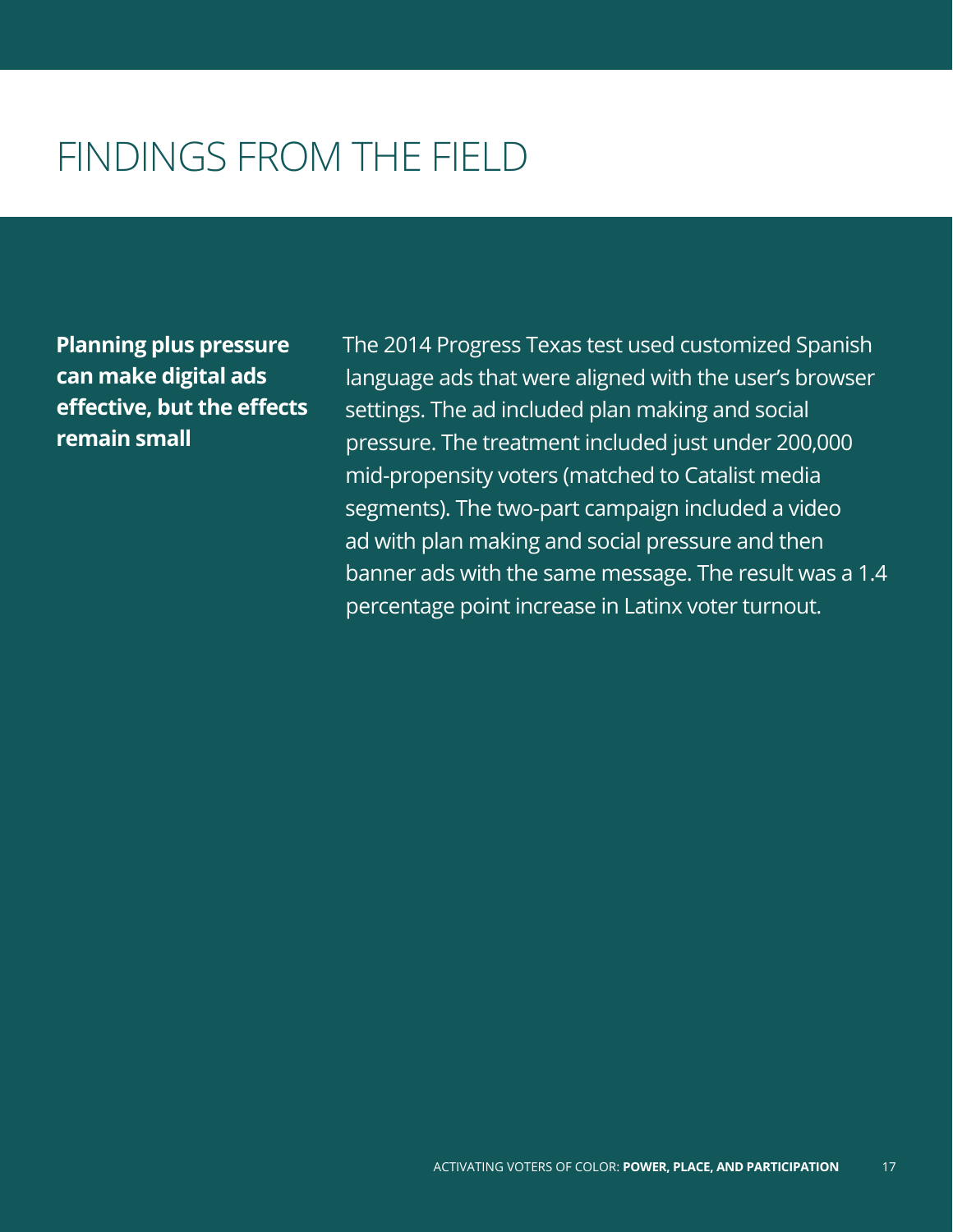### WHAT DO WE NEED TO LEARN?

This review should make clear that there is much we need to learn about how best to activate political engagement among voters of color. At a minimum, we need more studies that self-consciously adopt a non-biological and intersectional understanding of race in U.S. politics. This should lead to research designs that:

- > do not treat groups as monolithic. Therefore, studies should expect heterogeneous treatment effects along the lines of gender, class, sexuality, geography, nativity, et cetera;
- > consider factors beyond voting within definitions of "engagement" in order to capture the full range of activities target voters are engaged in;
- > include large enough samples to be able to break out the analysis intersectionally in order to be able to see how the interaction of race and gender, as an example, influences political behavior;
- > include longitudinal analysis in order to better understand the process of engagement (or disengagement) rather than focusing on a one-time snapshot of behavior and using that to generalize across all groups and electoral contexts.

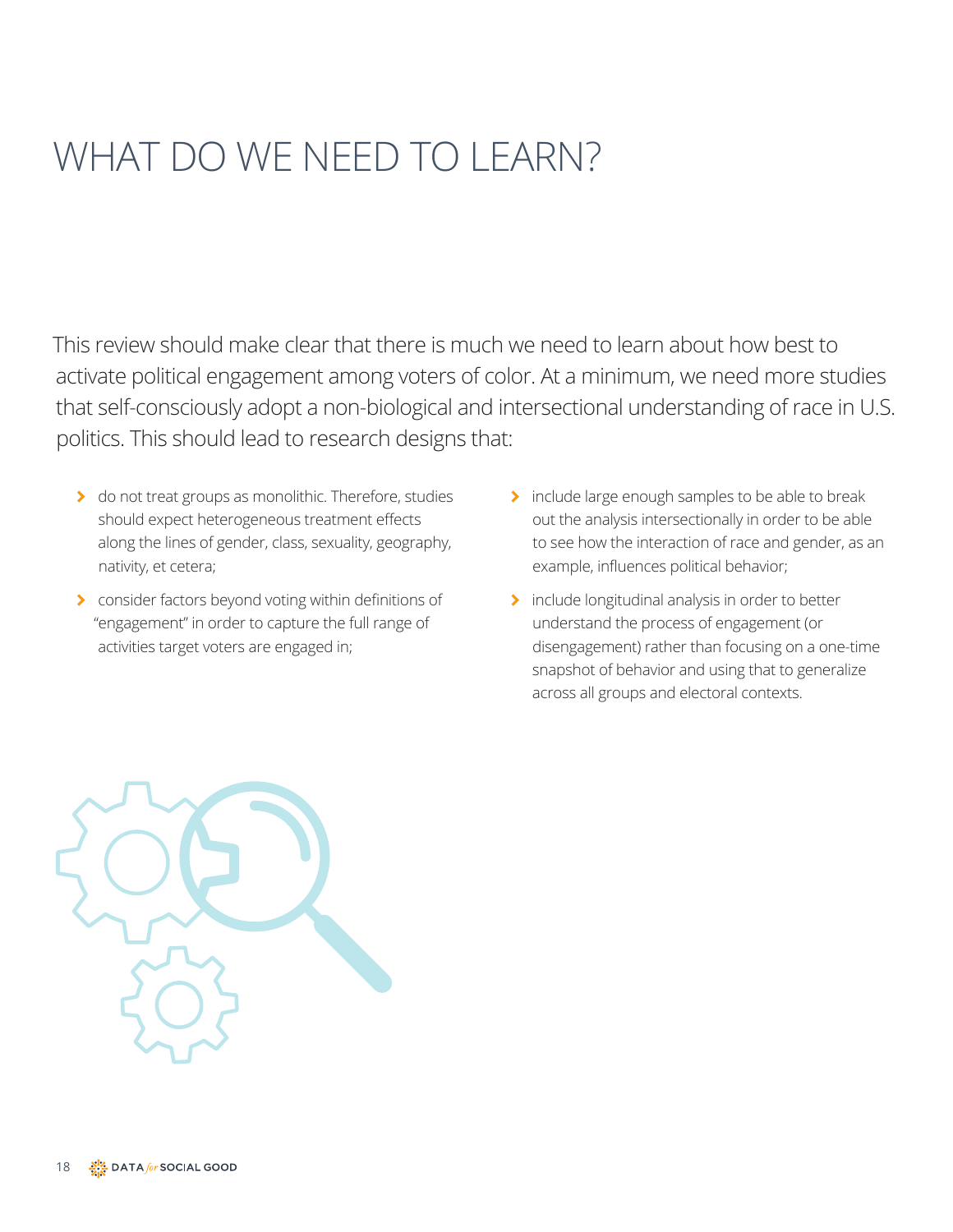### <span id="page-20-0"></span>ENDNOTES

- [1](#page-2-0) Topos Partnership. 2018 "Confidence and Community: Tapping into Latino Power." Washington, DC: Civic Participation Action Fund
- 2 For a summary, see Donald P. Green and Alan Gerber. 2015. *Get Out the Vote! How to Increase Voter Turnout.* Washington, DC: Brookings Institution.
- [3](#page-7-0) I should note that almost all of the efforts summarized here were non-partisan. Unfortunately few partisan efforts have been made public.
- 4 García Bedolla, Lisa and Melissa R. Michelson. 2012. *Mobilizing Inclusion: Transforming the Electorate through Get Out the Vote Campaigns.* New Haven: Yale University Press.
- [5](#page-9-0) See Donald P. Green and Alan Gerber. 2008. *Get Out the Vote! How to Increase Voter Turnout.* Washington, DC: Brookings Institution.
- [6](#page-9-0) Given the significant differences across these canvassing efforts in terms of target groups, timing, messaging, etc., this meta-analysis was conducted using random effects. The meta-analysis only includes the 89 studies that included standard errors in their reporting of results. It also excludes the Michelson 2003 study which reports turnout results only for contacted voters rather than treatment on treated (TOT) effects.
- 7 [Mi](#page-9-0)chelson, Melissa R., Lisa García Bedolla, and Margaret McConnell. 2009. "Heeding the Call: The Effect of Targeted Two-Round Phonebanks on Voter Turnout." *Journal of Politics* 71(4): 1549–1563.
- [8](#page-15-0) Matsaganis, Matthew D., Vikki S. Katz, and Sandra Ball-Rokeach. 2010. *Understanding Ethnic Media: Producers, Consumers, and Societies.* Thousand Oaks, CA: Sage Publications, p. 3.
- [9](#page-17-0) I would note that how digital ads affect attitudes towards candidates and vote choice is a separate question beyond the scope of this review.
- [1](#page-17-0)0 To see the Fowler study, go to: [https://www.nature.](https://www.nature.com/articles/nature11421) [com/articles/nature11421](https://www.nature.com/articles/nature11421)
- [1](#page-17-0)1 Haenschen, Katherine. 2016. "[Social Pressure on](https://doi.org/10.1111/jcom.12236)  [Social Media: Using Facebook Status Updates to](https://doi.org/10.1111/jcom.12236)  [Increase Voter Turnout.](https://doi.org/10.1111/jcom.12236)" *Journal of Communication* 66(4): 542–563.
- 12 Haenschen, Katherine and Jay Jennings. 2019. "Mobilizing Millennial Voters with Targeted Internet Advertisements: A Field Experiment." *Political Communication* 36(3): 357–375.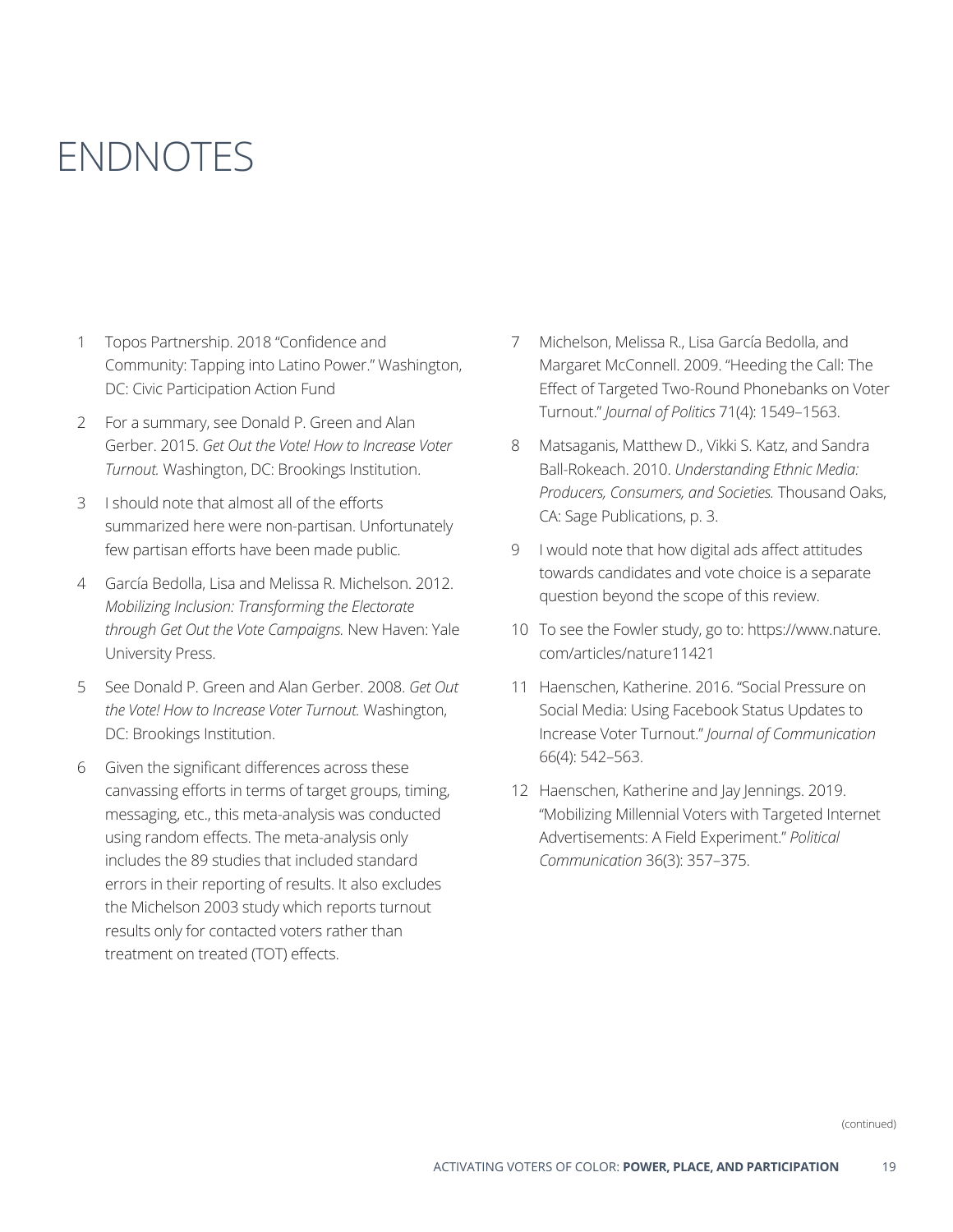### <span id="page-21-0"></span>REFERENCES

This document summarizes the sources used as the basis for the analysis in this report, organized by tactic. Some appear more than once since they contain experiments using more than one tactic. Many of the source documents include more than one experiment.\*

#### **DOOR-TO-DOOR CANVASSING**

García Bedolla, Lisa and Melissa R. Michelson. 2012[.](https://yalebooks.yale.edu/book/9780300166781/mobilizing-inclusion) *[Mobilizing Inclusion: Transforming the Electorate through](https://yalebooks.yale.edu/book/9780300166781/mobilizing-inclusion)  [Get-Out-the-Vote Campaigns](https://yalebooks.yale.edu/book/9780300166781/mobilizing-inclusion)*. New Haven: Yale University Press.

García Bedolla, Lisa, M. Abrajano, and J. Junn. 2015. [Testing New Technologies in Mobilizing Voters of Color:](https://irvine-dot-org.s3.amazonaws.com/documents/193/attachments/focus-VOTE-2016MAR14.pdf?1461970269)  [An Analysis from the November 2014 Elections](https://irvine-dot-org.s3.amazonaws.com/documents/193/attachments/focus-VOTE-2016MAR14.pdf?1461970269). San Francisco: The James Irvine Foundation.

Green, Donald P. and Alan S. Gerber. 2008. *Get Out the Vote: How to Increase Voter Turnout*, 2nd ed. Washington, DC: Brookings Institution Press.

Green, Donald P. and Alan S. Gerber. 2015. *Get Out the Vote! How to Increase Voter Turnout*, 4th ed. Washington, DC: Brookings Institution.

Matland, Richard E., and Gregg R. Murray. "[An Experimental](https://doi.org/10.1177/1065912910388192)  [Test of Mobilization Effects in a Latino Community](https://doi.org/10.1177/1065912910388192)." *Political Research Quarterly* 65(1): 192–205.

Michelson, Melissa R. 2003. "[Getting Out the Latino Vote:](https://doi.org/10.1023/A:1025167607369)  [How Door-to-Door Canvassing Influences Voter Turnout](https://doi.org/10.1023/A:1025167607369)  [in Rural Central California](https://doi.org/10.1023/A:1025167607369)." *Political Behavior* 25(3): 247– 263.

Michelson, Melissa R. 2006. "[Mobilizing the Latino Youth](https://doi.org/10.1023/A:1025167607369)  [Vote: Some Experimental Results](https://doi.org/10.1023/A:1025167607369)." *Social Science Quarterly* 87(5): 1188–1206.

Michelson, M. R., Lisa García Bedolla, and D. Green. 2009. [New Experiments in Minority Voter Mobilization: the](https://irvine-dot-org.s3.amazonaws.com/documents/119/attachments/cavotesreportfinal.pdf?1416805439)  [Third and Final Report on the California Votes Initiative](https://irvine-dot-org.s3.amazonaws.com/documents/119/attachments/cavotesreportfinal.pdf?1416805439). San Francisco: The James Irvine Foundation.

Schwartz, Regina. 2009. [2008 Experiments on the Efficacy](https://members.analystinstitute.org/research/2008-experiments-on-the-efficacy-of-vote-pledge-reminders-338)  [of Vote Pledge Reminders](https://members.analystinstitute.org/research/2008-experiments-on-the-efficacy-of-vote-pledge-reminders-338). Washington, DC: Analyst Institute.

Valenzuela, A. and Melissa R. Michelson. 2016. "[Turnout,](https://doi.org/10.1017/S000305541600040X)  [Status, and Identity: Mobilizing Latinos to Vote with](https://doi.org/10.1017/S000305541600040X)  [Group Appeals](https://doi.org/10.1017/S000305541600040X)." *American Political Science Review*, 110(4): 615–630.

\* The data set used for the meta-analysis was compiled by the author based on these studies and is available from the author upon request.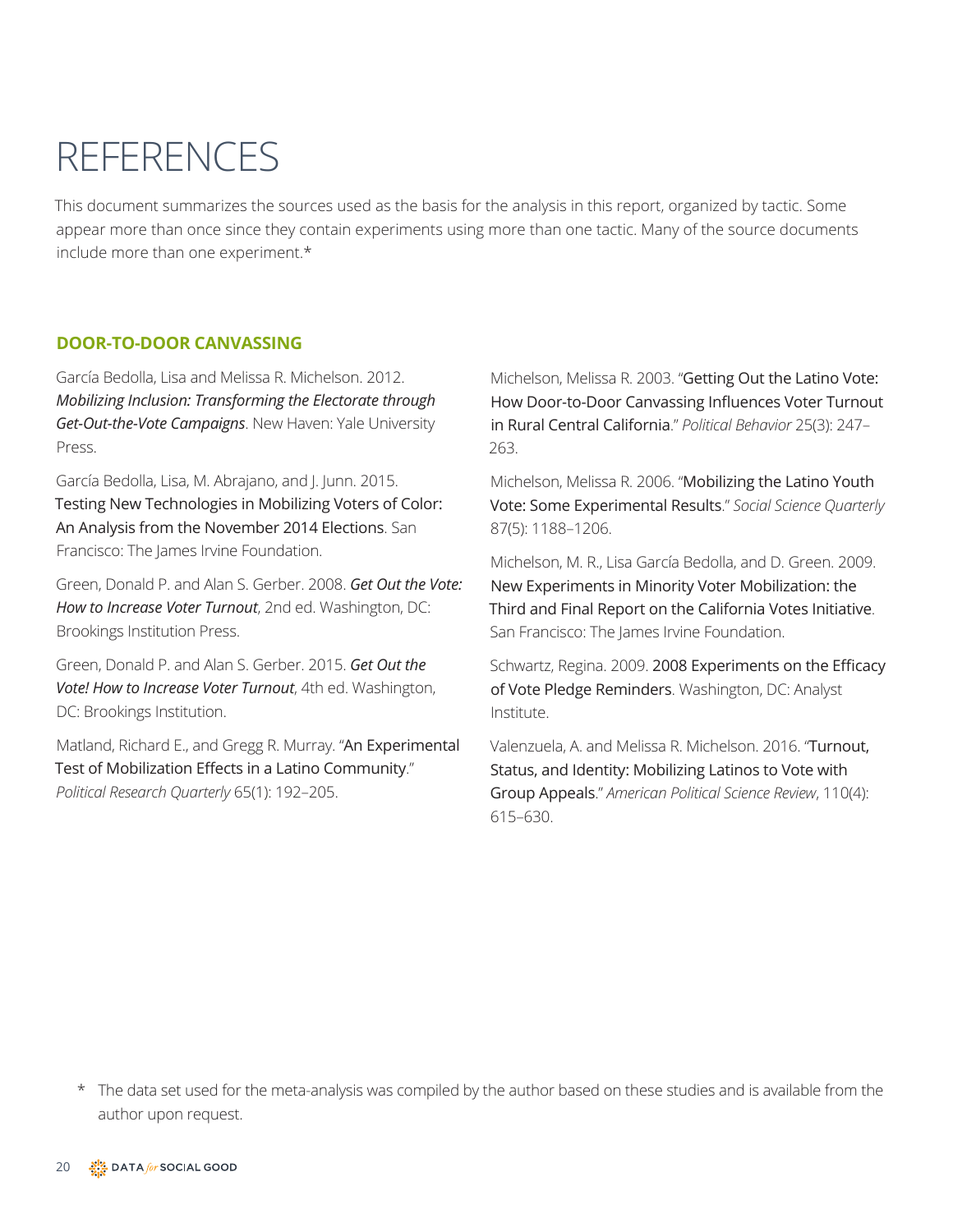#### <span id="page-22-0"></span>**PHONE BANKING**

Abrajano, Marisa, and Costas Panagopoulos. 2011 "[Does](https://journals.sagepub.com/doi/10.1177/1532673X10397000)  [Language Matter? The Impact of Spanish Versus English-](https://journals.sagepub.com/doi/10.1177/1532673X10397000)[Language GOTV Efforts on Latino Turnout](https://journals.sagepub.com/doi/10.1177/1532673X10397000)." *American Politics Research* 39(4): 643–663.

Binder, Michael, Vladimir Kogan, Thad Kousser, and Costas Panagopoulos. 2014. "[Mobilizing Latino Voters: The Impact](https://journals.sagepub.com/doi/10.1177/1532673X13502848)  [of Language and Co-Ethnic Policy Leadership](https://journals.sagepub.com/doi/10.1177/1532673X13502848)." *American Politics Research* 42(4): 677–699.

García Bedolla, Lisa and Melissa R. Michelson. 2012[.](https://yalebooks.yale.edu/book/9780300166781/mobilizing-inclusion) *[Mobilizing Inclusion: Transforming the Electorate through](https://yalebooks.yale.edu/book/9780300166781/mobilizing-inclusion)  [Get-Out-the-Vote Campaigns](https://yalebooks.yale.edu/book/9780300166781/mobilizing-inclusion)*. New Haven: Yale University Press.

García Bedolla, Lisa and M. R. Michelson. 2009. "[What](https://journals.sagepub.com/doi/10.1177/1532673X08320844)  [Do Voters Need to Know? Testing the Role of Cognitive](https://journals.sagepub.com/doi/10.1177/1532673X08320844)  [Information in Asian American Voter Mobilization](https://journals.sagepub.com/doi/10.1177/1532673X08320844)." *American Politics Research* 37(2): 254–274.

Green, Donald P. "[Mobilizing African-American Voters](https://journals.sagepub.com/doi/10.1177/106591290405700206)  [Using Direct Mail and Commercial Phone Banks: A Field](https://journals.sagepub.com/doi/10.1177/106591290405700206)  [Experiment](https://journals.sagepub.com/doi/10.1177/106591290405700206)." *Political Research Quarterly* 57(2): 245–255.

Green, Donald P. and Alan S. Gerber. 2008. *[Get Out the Vote:](https://www.brookings.edu/book/get-out-the-vote-2/) [How To Increase Voter Turnout](https://www.brookings.edu/book/get-out-the-vote-2/)*. Washington, DC: Brookings Institution Press.

Michelson, Melissa R., Lisa García Bedolla, and Margaret McConnell. 2009. "[Heeding the Call: The Effect of Targeted](https://www.journals.uchicago.edu/doi/abs/10.1017/S0022381609990119)  [Two-Round Phonebanks on Voter Turnout](https://www.journals.uchicago.edu/doi/abs/10.1017/S0022381609990119)." *Journal of Politics* 71(4): 1549-1563.

Michelson, Melissa R., Lisa García Bedolla, and Donald P. Green. 2009. [New Experiments in Minority Voter](https://irvine-dot-org.s3.amazonaws.com/documents/119/attachments/cavotesreportfinal.pdf?1416805439)  [Mobilization: the Third and Final Report on the California](https://irvine-dot-org.s3.amazonaws.com/documents/119/attachments/cavotesreportfinal.pdf?1416805439)  [Votes Initiative](https://irvine-dot-org.s3.amazonaws.com/documents/119/attachments/cavotesreportfinal.pdf?1416805439). San Francisco: The James Irvine Foundation.

Ramírez, Ricardo. 2007. "[Segmented Mobilization: Latino](https://doi.org/10.1177/1532673X06296578)  [Nonpartisan Get-Out-the-Vote Efforts in the 2000 General](https://doi.org/10.1177/1532673X06296578)  [Election](https://doi.org/10.1177/1532673X06296578)." American Politics Research 35(2): 155–175.

Ramírez, Ricardo. 2005 "[Giving Voice to Latino Voters:](https://journals.sagepub.com/doi/10.1177/0002716205278422)  [A Field Experiment on the Effectiveness of a National](https://journals.sagepub.com/doi/10.1177/0002716205278422)  [Nonpartisan Mobilization Effort](https://journals.sagepub.com/doi/10.1177/0002716205278422)." *The ANNALS of the American Academy of Political and Social Science* 601(1): 66–84.

Wong, Janelle. 2005. "[Mobilizing Asian American Voters: A](https://journals.sagepub.com/doi/10.1177/0002716205278450)  [Field Experiment](https://journals.sagepub.com/doi/10.1177/0002716205278450)." *The ANNALS of the American Academy of Political and Social Science* 601(1): 102–114.

Topos Partnership. 2018 "Confidence and Community: Tapping into Latino Power." Washington, DC: Civic Participation Action Fund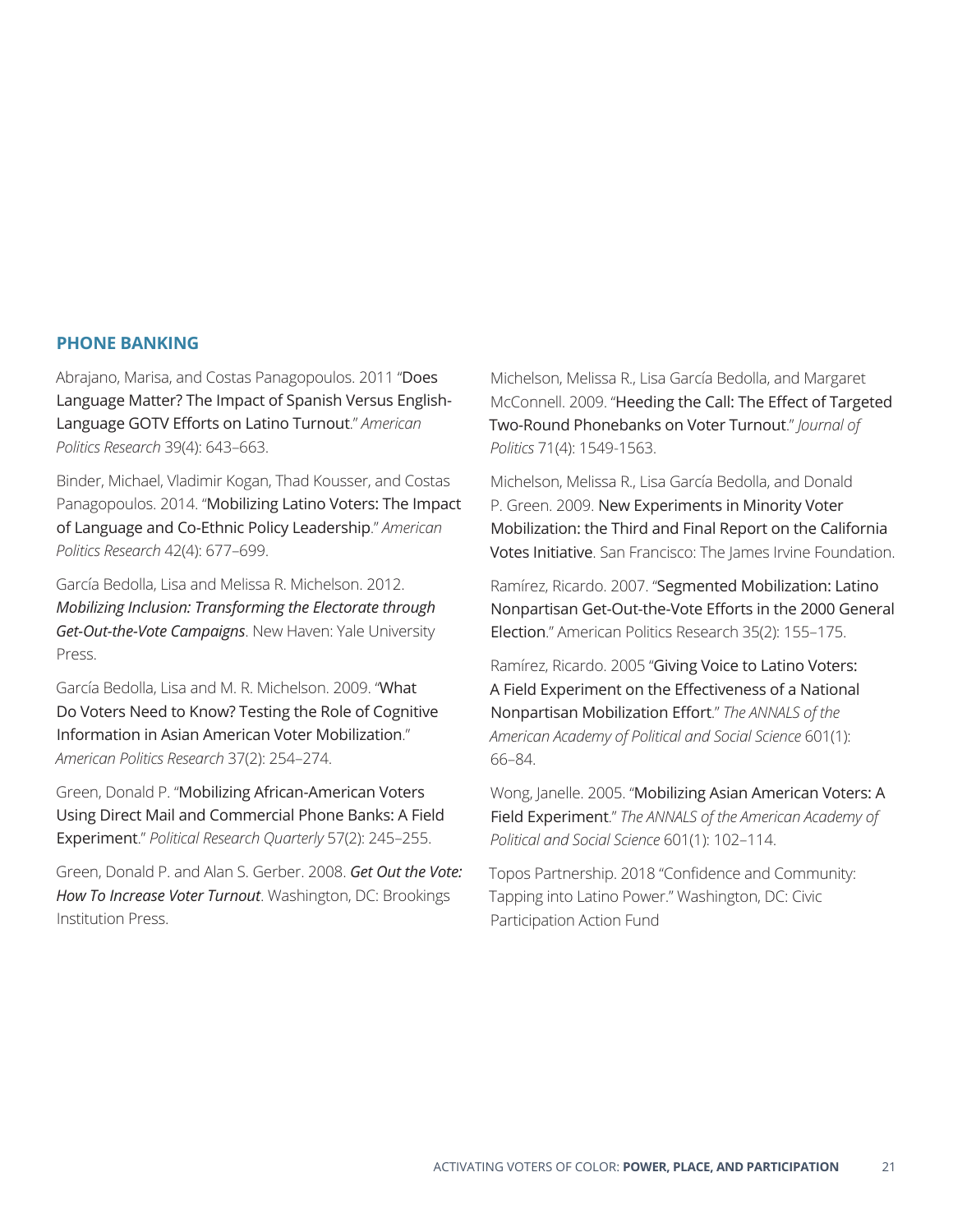#### <span id="page-23-0"></span>**RADIO ADS**

Analyst Institute 2018. [Vote.org VA 2017 Digital Radio](https://members.analystinstitute.org/research/vote-org-va-2017-digital-radio-results-memo-10182)  [Results Memo](https://members.analystinstitute.org/research/vote-org-va-2017-digital-radio-results-memo-10182)

de Rooij, Eline A. and Donald P. Green, "[Radio Public](https://link.springer.com/article/10.1007/s11109-016-9358-4)  [Service Announcements and Voter Participation Among](https://link.springer.com/article/10.1007/s11109-016-9358-4)  [Native Americans: Evidence from Two Field Experiments](https://link.springer.com/article/10.1007/s11109-016-9358-4)." *Political Behavior* 39: 327–346

Matsaganis, Matthew D., Vikki S. Katz, and Sandra Ball-Rokeach. 2010. *[Understanding Ethnic Media: Producers,](https://us.sagepub.com/en-us/nam/understanding-ethnic-media/book232058)  [Consumers, and Societies](https://us.sagepub.com/en-us/nam/understanding-ethnic-media/book232058)*. Thousand Oaks, CA: Sage Publications.

Panagopoulos, Costas and Donald P. Green. 2011. "[Spanish-Language Radio Advertisements and Latino](https://doi.org/10.1177/1065912910367494)  [Voter Turnout in the 2006 Congressional Elections: Field](https://doi.org/10.1177/1065912910367494)  [Experimental Evidence](https://doi.org/10.1177/1065912910367494)." *Political Research Quarterly* 64(3): 588–599.

#### **TEXT MESSAGING**

Abrajano, Marisa and Lisa García Bedolla. "Latino Political Participation 25 Years After the Passage of Proposition 187: Opportunities and Continuing Challenges." *UC Davis Law Review*, forthcoming.

García Bedolla, Lisa, M. Abrajano, and J. Junn. 2015. "[Testing New Technologies in Mobilizing Voters of Color:](https://irvine-dot-org.s3.amazonaws.com/documents/193/attachments/focus-VOTE-2016MAR14.pdf?1461970269)  [An Analysis from the November 2014 Elections](https://irvine-dot-org.s3.amazonaws.com/documents/193/attachments/focus-VOTE-2016MAR14.pdf?1461970269)." San Francisco: The James Irvine Foundation.

Liu, Leo. 2018. [SEIU iAmerica Virginia GOTV SMS Test](https://members.analystinstitute.org/research/seiu-iamerica-virginia-gotv-sms-test-10022), Washington, DC: Analyst Institute/SEIU.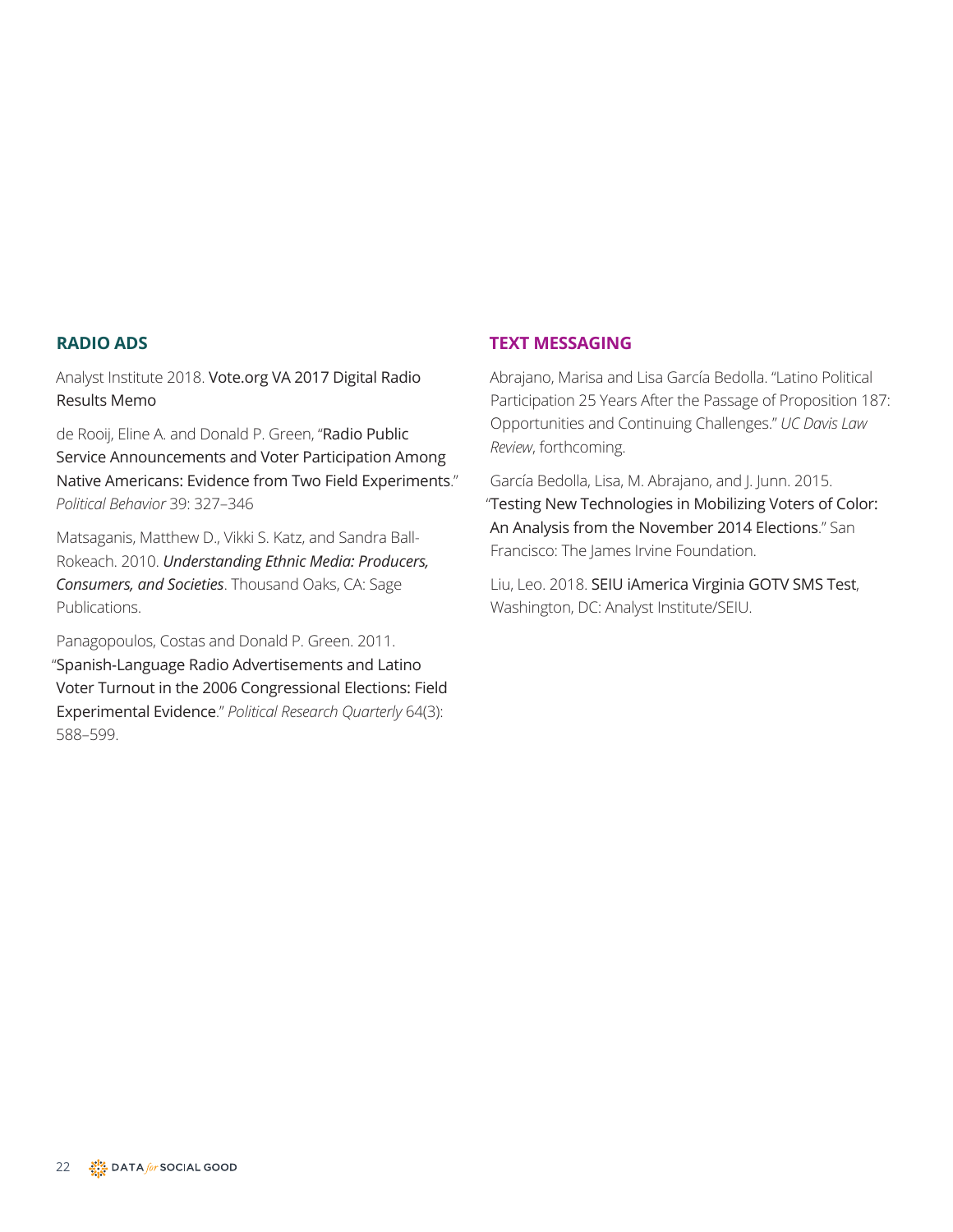#### <span id="page-24-0"></span>**MAIL AND PLEDGE CARDS**

Brooks, Taylor, Nathaniel Olin, Saul Cunow, and Sasha Bruce. 2017. [NARAL Household GOTV Test](https://members.analystinstitute.org/research/naral-household-gotv-test-9168). Washington, DC: Analyst Institute.

Cody, Janay and Johnny Mathias.2016. [Cook County Direct](https://members.analystinstitute.org/research/new-results-webinar-cook-county-direct-mail-experiment-results-8291)  [Mail Experiment Results](https://members.analystinstitute.org/research/new-results-webinar-cook-county-direct-mail-experiment-results-8291). Washington, DC: Analyst Institute.

[COLOR 2018 Social Pressure Mail Test](https://members.analystinstitute.org/research/color-2018-social-pressure-mail-test-10866). 2019. Washington, DC: Analyst Institute.

[DCCC Virginia Positive Social Pressure 2017 Virginia](file:///Users/LisasDocs/Documents/Consulting/AMPRI/CPAF%20Book%20Project/New%20Version/DCCC%20Virginia%20Positive%20Social%20Pressure%202017%20Virginia). 2018. Washington, DC: Analyst Institute.

Frey, Valerie and Santiago Suarez. 2006 [¡Mobilización](https://members.analystinstitute.org/research/mobilizacion-efectiva-de-votantes-analyzing-the-effects-of-bilingual-mobilization-and-notification-of-bilingual-ballots-on-latino-turnout-470)  [Efectiva de Votantes! Analyzing the Effects of Bilingual](https://members.analystinstitute.org/research/mobilizacion-efectiva-de-votantes-analyzing-the-effects-of-bilingual-mobilization-and-notification-of-bilingual-ballots-on-latino-turnout-470)  [Mobilization and Notification of Bilingual Ballots on Latino](https://members.analystinstitute.org/research/mobilizacion-efectiva-de-votantes-analyzing-the-effects-of-bilingual-mobilization-and-notification-of-bilingual-ballots-on-latino-turnout-470)  [Turnout](https://members.analystinstitute.org/research/mobilizacion-efectiva-de-votantes-analyzing-the-effects-of-bilingual-mobilization-and-notification-of-bilingual-ballots-on-latino-turnout-470). Washington, DC: Analyst Institute.

García Bedolla, Lisa and Melissa R. Michelson. 2012[.](https://yalebooks.yale.edu/book/9780300166781/mobilizing-inclusion) *[Mobilizing Inclusion: Transforming the Electorate through](https://yalebooks.yale.edu/book/9780300166781/mobilizing-inclusion)  [Get-Out-the-Vote Campaigns](https://yalebooks.yale.edu/book/9780300166781/mobilizing-inclusion)*. New Haven: Yale University Press.

Green, Donald P. and Alan S. Gerber. 2008. *[Get Out the Vote:](https://www.brookings.edu/book/get-out-the-vote-2/) [How to Increase Voter Turnout](https://www.brookings.edu/book/get-out-the-vote-2/)*, 2nd ed. Washington, DC: Brookings Institution Press.

Hausman, Tate and Josh Rosmarin. 2016. [Color of Change](file:///Mobilizing%20African-American%20Voters%20Using%20Direct%20Mail%20and%20Commercial%20Phone%20Banks/%20A%20Field%20Experiment)  [2014 Turnout Ferguson vs Social Pressure](file:///Mobilizing%20African-American%20Voters%20Using%20Direct%20Mail%20and%20Commercial%20Phone%20Banks/%20A%20Field%20Experiment). Washington, DC: Analyst Institute.

Hill, Seth J. and Thad Kousser. 2016. "Turning Out Unlikely [Voters? A Field Experiment in the Top-Two Primary](https://link.springer.com/article/10.1007/s11109-015-9319-3#citeas)." *Political Behavior* 38: 413–432.

Liu, Leo and Saul Cunow. 2017. [AAPI Civic Engagement](https://members.analystinstitute.org/research/aapi-civic-engagement-fund-voter-registration-turnout-test-9170)  [Fund Voter Registration & Turnout Test](https://members.analystinstitute.org/research/aapi-civic-engagement-fund-voter-registration-turnout-test-9170). Washington, DC: Analyst Institute.

Liu, Leo and Saul Cunow 2017. [Civic Innovation Wrong](https://members.analystinstitute.org/research/civic-innovation-wrong-addressee-test-9166)  [Addressee Test](https://members.analystinstitute.org/research/civic-innovation-wrong-addressee-test-9166). Washington, DC: Analyst Institute.

Mann, Christopher and Liz Lebron. 2016. [Mail Ballot](https://members.analystinstitute.org/research/mail-ballot-chase-program-to-latino-voters-7788)  [Chase Program to Latino Voters](https://members.analystinstitute.org/research/mail-ballot-chase-program-to-latino-voters-7788). Washington, DC: Analyst Institute.

Martinez-Ortega, Julie, David Moon, and Josh Kalla, 2013. [CASA de Maryland and MIVAF/CHIRLA/CCC 2012 Bilingual](https://members.analystinstitute.org/research/casa-de-maryland-and-mivafchirlaccc-2012-bilingual-gotv-experiments-3103)  [GOTV Experiments](https://members.analystinstitute.org/research/casa-de-maryland-and-mivafchirlaccc-2012-bilingual-gotv-experiments-3103). Washington, DC: Analyst Institute

[Mi Familia Vota Role Model Social Pressure Mail](https://members.analystinstitute.org/research/mi-familia-vota-role-model-social-pressure-mail-9346). 2017. Washington, DC: Analyst Institute.

Topos Partnership. 2018 "Confidence and Community: Tapping into Latino Power." Washington, DC: Civic Participation Action Fund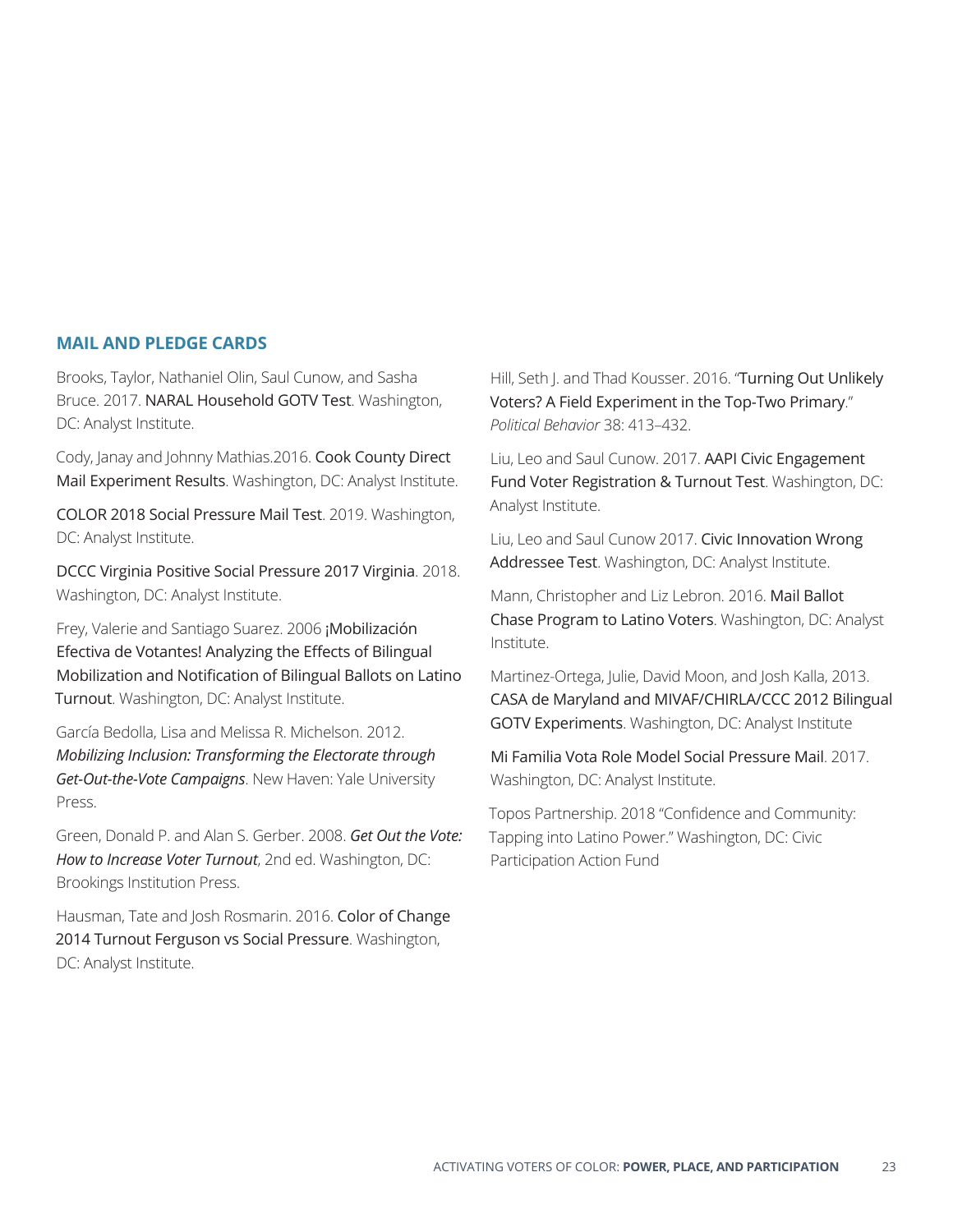#### <span id="page-25-0"></span>**DIGITAL ADS**

Bond, Robert M., Christopher J. Fariss, Jaime E. Settle, James H. Fowler, Jason J. Jones, Adam D. I. Kramer, and Cameron Marlow. 2012. "[A 61-million-person experiment in social](https://doi.org/10.1038/nature11421)  [influence and political mobilization](https://doi.org/10.1038/nature11421)." *Nature* 489: 295–298.

Dale-Riddle, Allison. 2015. [Digital GOTV Program: Planned](https://members.analystinstitute.org/research/digital-gotv-program-6211)  [Parenthood Votes \(NC\) and Progress Texas](https://members.analystinstitute.org/research/digital-gotv-program-6211). Washington, DC: Analyst Institute.

García Bedolla, Lisa, Marisa Abrajano, and Jane Junn. 2015. [Testing New Technologies in Mobilizing Voters of Color:](https://irvine-dot-org.s3.amazonaws.com/documents/193/attachments/focus-VOTE-2016MAR14.pdf?1461970269)  [An Analysis from the November 2014 Elections](https://irvine-dot-org.s3.amazonaws.com/documents/193/attachments/focus-VOTE-2016MAR14.pdf?1461970269). San Francisco: The James Irvine Foundation.

Haenschen, Katherine. 2016. "[Social Pressure on Social](https://doi.org/10.1111/jcom.12236)  [Media: Using Facebook Status Updates to Increase Voter](https://doi.org/10.1111/jcom.12236)  [Turnout](https://doi.org/10.1111/jcom.12236)." *Journal of Communication* 66(4): 542–563.

Haenschen, Katherine and Jay Jennings. 2019. "[Mobilizing](https://doi.org/10.1080/10584609.2018.1548530)  [Millennial Voters with Targeted Internet Advertisements:](https://doi.org/10.1080/10584609.2018.1548530)  [A Field Experiment](https://doi.org/10.1080/10584609.2018.1548530)." *Political Communication* 36(3): 357–375.

Priorities USA/Civics Analytics 2018. [Experimentally](https://members.analystinstitute.org/research/10519-10519)  [Informed Program Conclusions.](https://members.analystinstitute.org/research/10519-10519) Washington, DC: Analyst [Institute.](https://members.analystinstitute.org/research/10519-10519)

[Summary from Priorities USA 2018 Expy Submission](https://members.analystinstitute.org/research/10519-10519). Washington, DC: Analyst Institute.

Silberman, Rachel 2016. [What do we know about digital](https://members.analystinstitute.org/qna/know-digital-ads-gotv-8140)  [ads and GOTV?](https://members.analystinstitute.org/qna/know-digital-ads-gotv-8140) Washington, DC: Analyst Institute.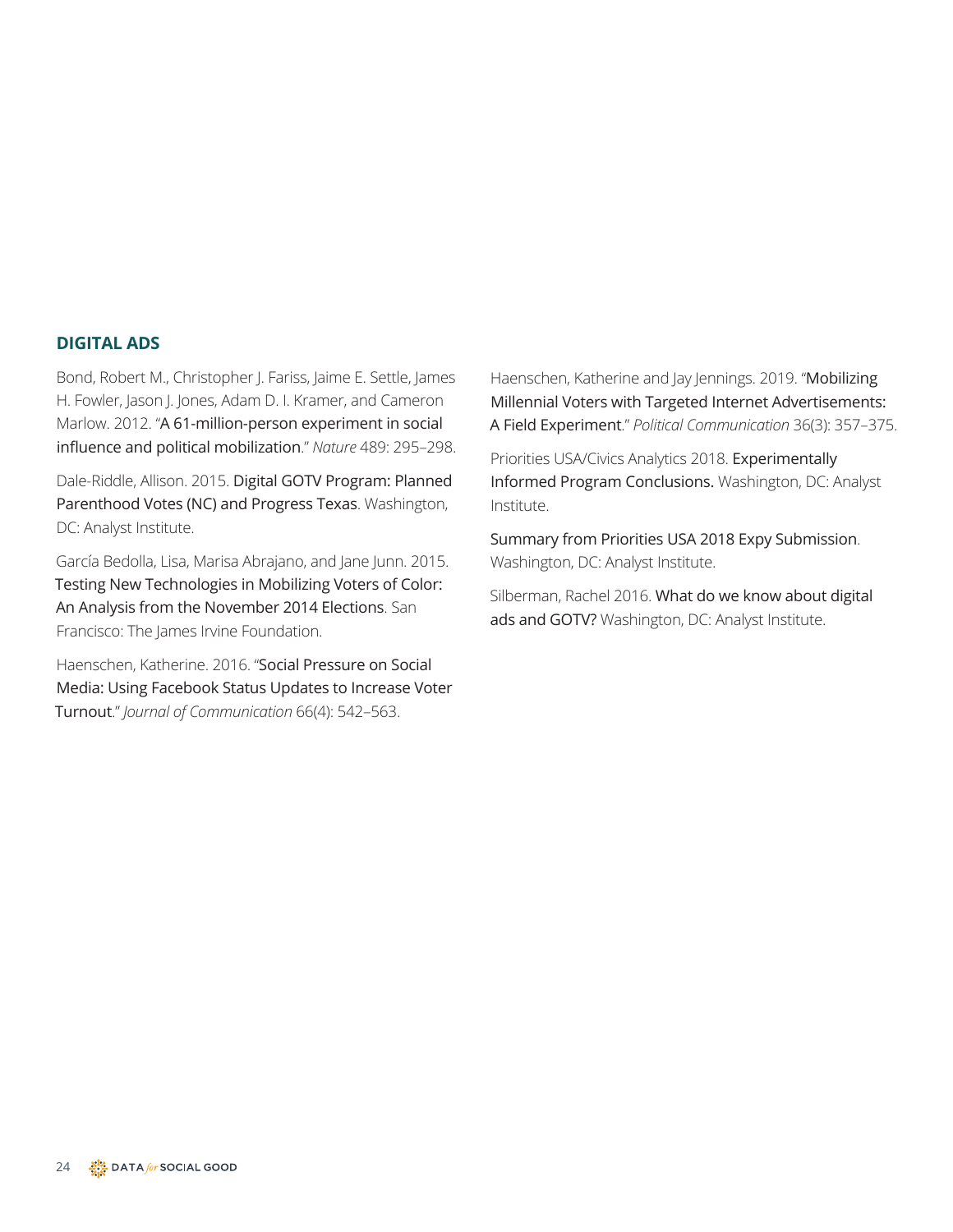Data for Social Good's mission is to provide the data, tools, and strategies organizations and campaigns need to politicize social networks, build social capital, and deepen U.S. civil society. We are a data driven, execution minded, diverse team that will aid our customers in fulfilling their missions.